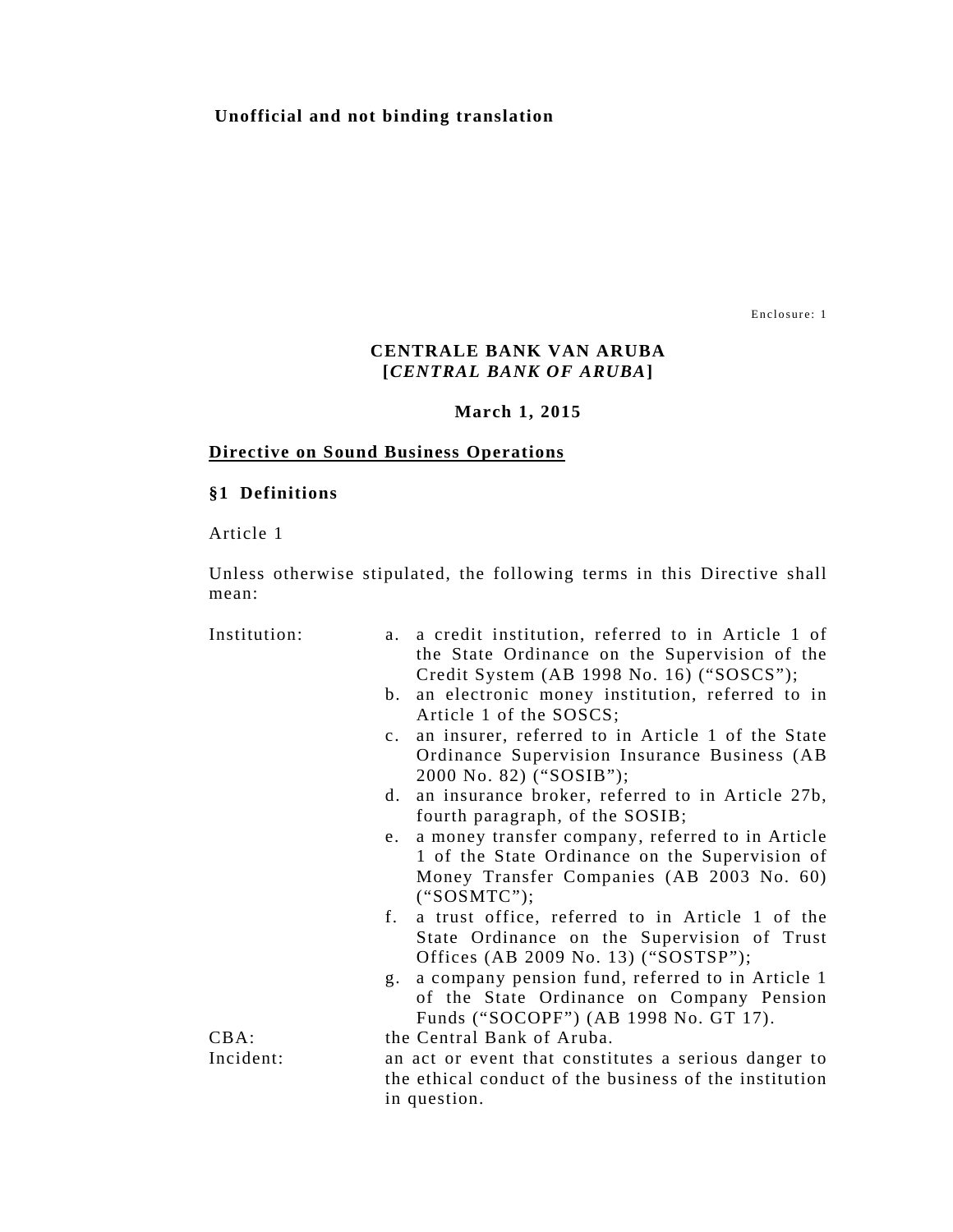- Protected Account: an account in which a balance in money, securities, precious metals, or other values can be held, while the identity of the client is not visible or is otherwise protected by only making use of a(n) (account) number, other number, or code word during the processing of transactions, whereas the identity of the client is known to the credit institution.
- Integrity Risk: danger of reputational damage or an existing or future threat to the assets or results of an institution as a consequence of the inadequate fulfillment of any provisions laid down by or pursuant to any statutory regulation or internal rule or any act or omission in conflict with what is generally accepted according to unwritten law.

Integrity-Sensitive

Positions: positions designated as such by the institution. They shall include in any event:

- a. positions of executive officers that are subordinate to the directors to be screened by the CBA or other persons that determine or codetermine the policy of the institution; or
- b. the so-called key positions entailing an authority that implies an essential risk to the ethical conduct of the business of the institution, and which are related to *inter alia*:
	- the power to dispose of the management of capital or assets of the institution or third parties or the assumption of obligations on behalf of the institution;
	- access to personal data or company-sensitive information about the institution or third parties; and
	- the performance of audit or supervisory work with regard to the accounting procedures and the internal control system of the institution and the fulfillment of applicable regulations and internal provisions.

# **§2 Integrity and suitability screening**

Article 2

1. The integrity of a director, other person that determines or codetermines the policy of the institution, member of the supervisory board, or the body of the institution that has a task similar to that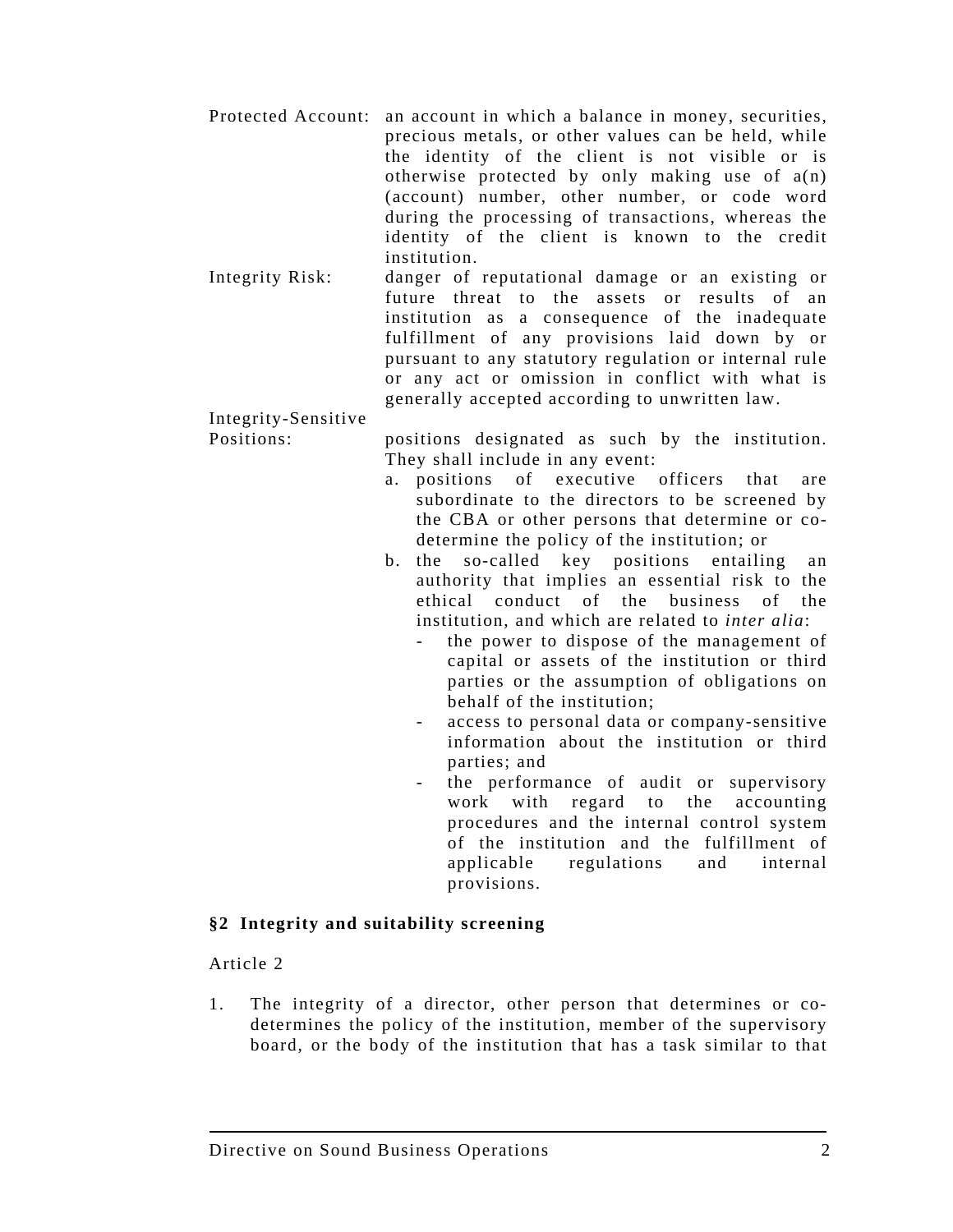of the supervisory board, or a holder of a qualified holding<sup>1</sup> shall be beyond doubt, if it has been established by the CBA for the purpose of applying the supervisory state ordinances.

- 2. The CBA shall establish whether the integrity of a person, referred to in Article 2, first paragraph, is beyond doubt based on his intentions, acts, and antecedents.
- 3. In the assessment, referred to in the first paragraph, the CBA shall at least take into account the antecedents mentioned in Annexes A1 through E, as well as:
	- a. the interrelationship between the act or acts on which an antecedent is based and the other circumstances of the case;
	- b. the interests the supervisory state ordinance in question seeks to protect; and
	- c. the other interests of the institution and the person concerned.
- 4. In any event, the integrity of a person, referred to in Article 2, first paragraph, shall not be beyond doubt, if he has been convicted for a serious offense, mentioned in Annex A2, if less than eight years have expired since the judgment became final and conclusive.
- 5. Based on the circumstances or interests mentioned in Article 2, third paragraph, the CBA may deviate from the fourth paragraph.

#### Article 3

The suitability screening shall be aimed at the assessment of the knowledge, skills, and professional conduct of a director, other person that determines or co-determines the policy of the institution, member of the supervisory board, or the body of the institution that has a task similar to that of the supervisory board. The knowledge, skills, and professional conduct are evidenced by *inter alia* education, work experience, competences, and the use thereof in actual practice.

#### Article 4

The CBA shall obtain insight into the intentions, acts, and antecedents referred to in Article 2, second paragraph, and the knowledge, skills, and professional conduct referred to in Article 3 by means of *inter alia*:

- a. the screening form filled out by the person concerned, as adopted by the CBA, and the information to be provided in it;
- b. information provided by the Procurator General based on data from the criminal records office;
- c. other data and information obtained from the Public Prosecution Service;
- d. data and information obtained from the Directorate of Taxes;

 $\overline{\phantom{a}}$  $<sup>1</sup>$  A direct or indirect interest of more than ten percent of the issued share capital of</sup> a credit institution, an insurer, a money transfer company, a trust office, or an insurance broker, or the possibility to exercise directly or indirectly the voting rights in a credit institution, an insurer, a money transfer company, or a trust office, or the possibility to exercise directly or indirectly a comparable controlling interest.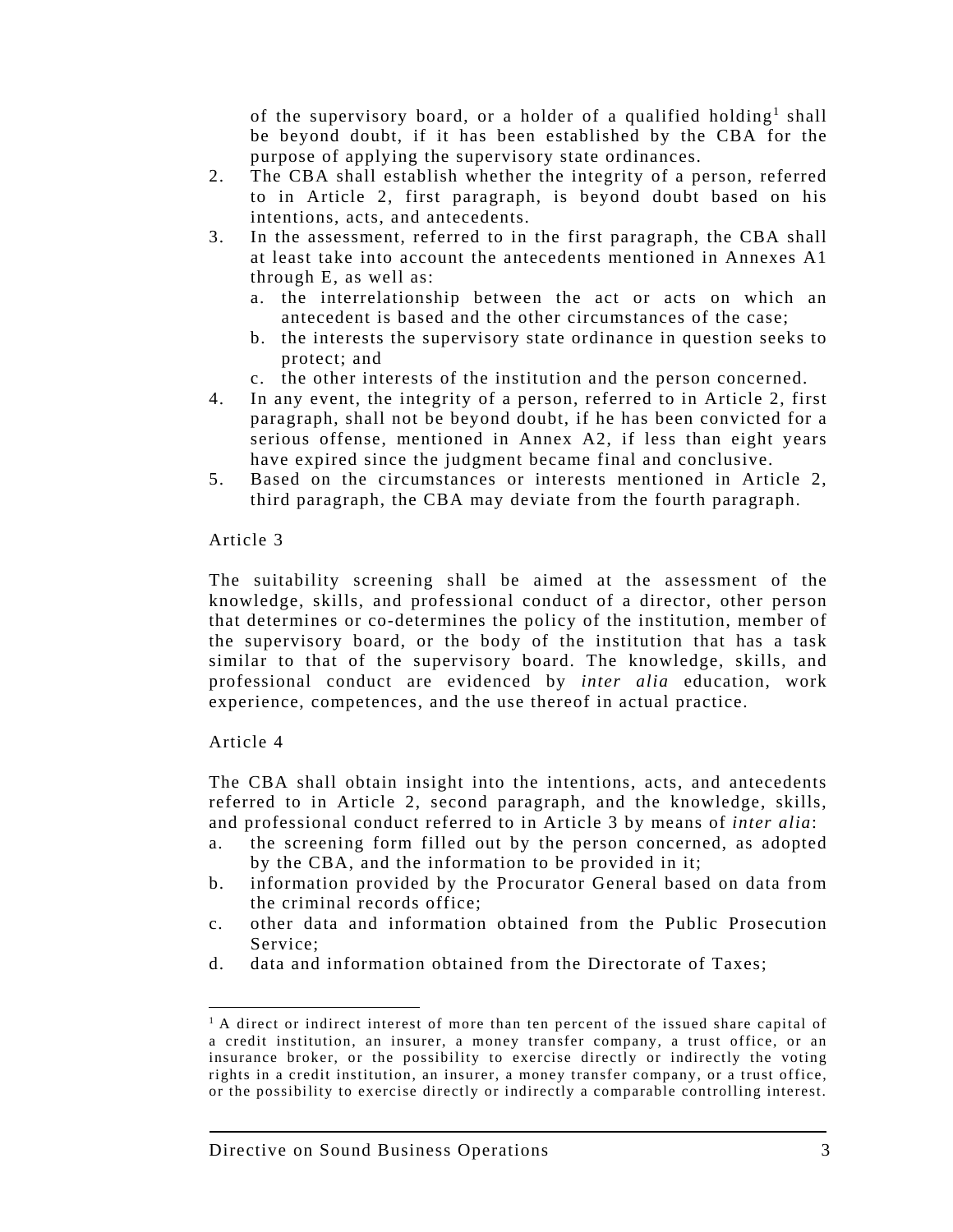- e. data and information obtained from Aruban or foreign government agencies or from foreign agencies designated by the government, which are charged with the supervision of financial markets or of persons active in these markets;
- f. information obtained from references provided by the person concerned;
- g. data from public resources;
- h. information obtained from bankruptcy trustees or administrators with regard to bankruptcies, moratoriums, debt adjustments, administrations, or emergency regulations in which the person concerned has been involved;
- i. information obtained from organizations of current or former professional colleagues of the person concerned;
- j. data and information obtained from research conducted by the CBA itself.

### Article 5

- 1. When assessing the suitability, the CBA shall also take into account the other positions the person concerned occupies and/or occupied.
- 2. A combination of positions as director and member of the supervisory board or of the body that has a task similar to that of the supervisory board at the same institution is not permitted.

### Article 6

The CBA may proceed to a reassessment of the integrity and/or suitability of a person, referred to in Article 2, first paragraph, if a change in the relevant facts and circumstances gives reasonable cause for a new assessment.

# **§3 Ethical conduct of the business**

- 1. An institution shall take care of a systematic analysis of integrity risks.
- 2. An institution shall record its policy on the ethical conduct of its business in writing and shall see to it that the policy is laid down in written procedures and measures.
- 3. An institution shall inform all relevant business units of the policy, procedures, and measures.
- 4. An institution shall take care of the implementation and systematic review of the policy and the procedures and measures.
- 5. An institution shall dispose of procedures stipulating that shortcomings or defects identified be reported to the officer, referred to in Article 14.
- 6. An institution shall dispose of procedures stipulating that shortcomings or defects identified with regard to the ethical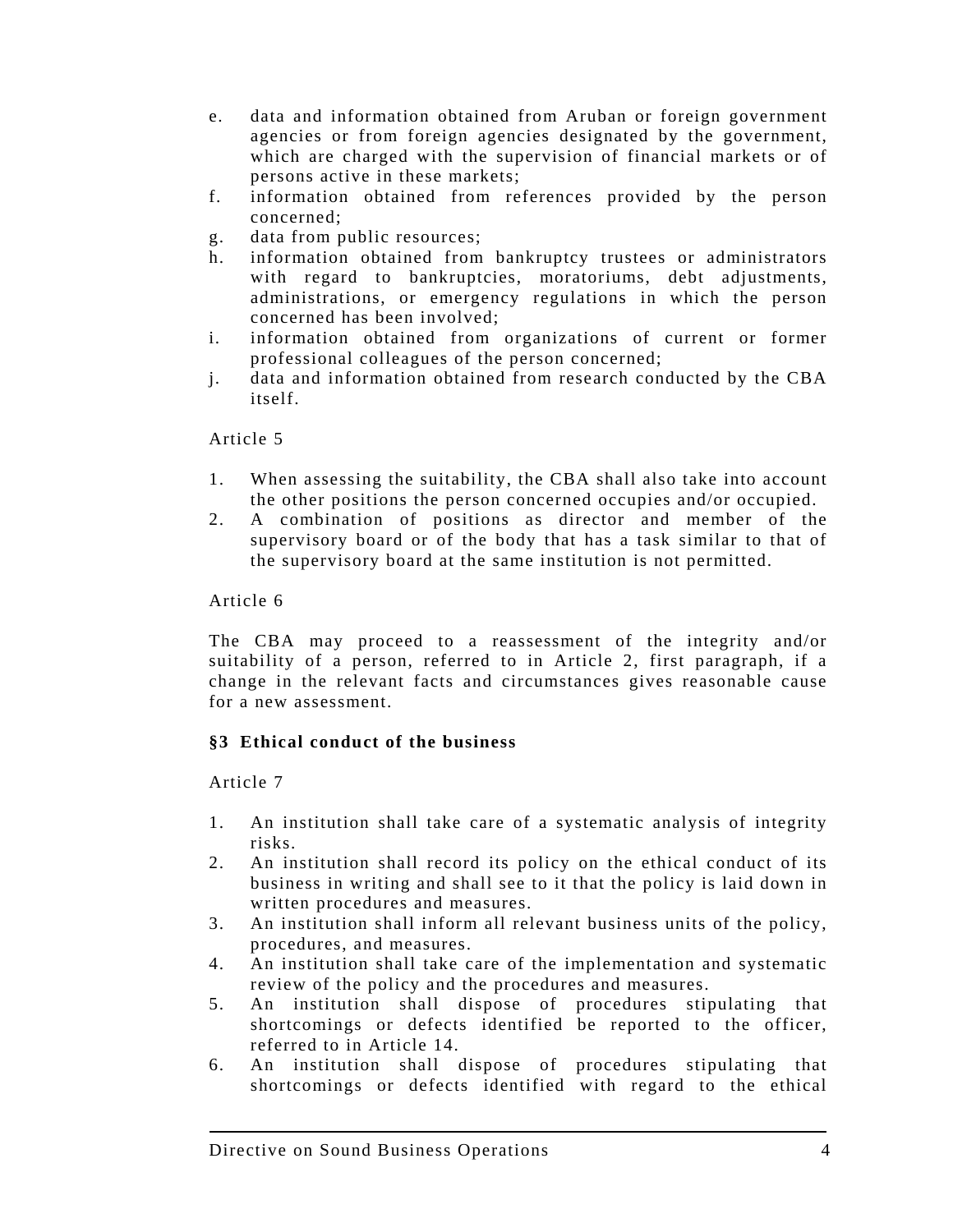conduct of the business lead to an appropriate adjustment of the policy, procedures, and measures.

# Article 8

An institution shall take care of an integrity-aware company culture, embodied in the business operations.

# Article 9

- 1. A credit institution, electronic money institution, or insurer shall pursue a remuneration policy that does not encourage taking more risks than is acceptable to the institution in question.
- 2. A credit institution, electronic money institution, and insurer shall record the remuneration policy in writing. The policy shall be geared to the nature, size, complexity, and risk profile of the credit institution, electronic money institution, or insurer.

- 1. A credit institution, electronic money institution, or insurer shall dispose of procedures and measures to avoid conflicts of its interests or those of its clients with private interests of:
	- a. directors and other persons that determine or co-determine the policy of the institution;
	- b. members of the supervisory board or the body that has a task similar to that of the supervisory board;
	- c. other employees or other persons that perform work for the institution on a regular basis on its instructions;
	- d. holders of a qualified holding or persons or companies affiliated to them.
- 2. A company pension fund shall dispose of procedures and measures to avoid conflicts of its interests with private interests of:
	- a. directors and other persons that determine or co-determine the policy of the company pension fund;
	- b. members of the supervisory board;
	- c. other employees or other persons that perform work for the pension fund on a regular basis on the instructions of the company pension fund.
- 3. The provision of services by a credit institution, electronic money institution, company pension fund, or insurer based on staff terms to directors and other persons who determine or co-determine the policy of the institution shall only take place in the ordinary conduct of the business and shall only take place each time with the consent of the supervisory board or the body that has a task similar to that of the supervisory board:
	- a. if the service is provided beyond the limits of staff terms, it shall only take place in the ordinary conduct of the business and on the prevailing commercial terms and guarantees;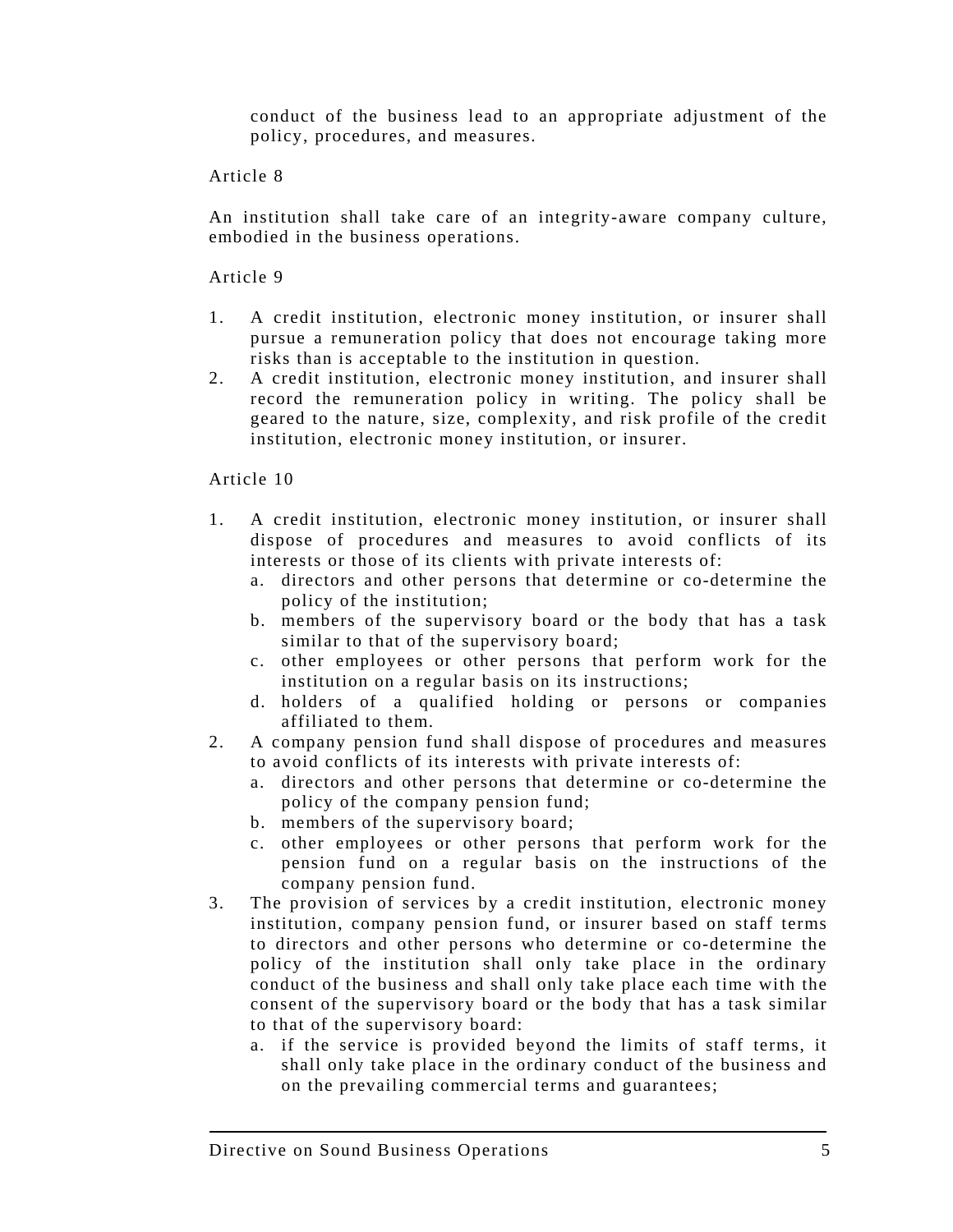b. the provision of services by the institution to members of the supervisory board or the body that has a task similar to that of the supervisory board, as well as to relatives, not being staff members, of directors or other persons who determine or codetermine the policy of the institution, of members of the supervisory board or the body that has a task similar to that of the supervisory board, and of holders of a qualified holding or to persons or companies affiliated to them shall only take place in the ordinary conduct of the business and on the prevailing commercial terms and guarantees.

# Article 11

- 1. A credit institution shall dispose of policy, procedures, and measures with regard to protected accounts and accounts in which values are held for third parties.
- 2. A credit institution shall pursue a restrictive policy with regard to the opening of protected accounts.
- 3. A credit institution shall not open protected accounts other than with a view to the protection of privacy and safety of clients or for the prevention of insider trading.
- 4. A credit institution shall draw up adequate instructions for the staff with regard to the opening and management of protected accounts.

- 1. An institution shall dispose of written regulations to enable employees to report alleged abuse of a general, operational, and financial nature, without jeopardizing their legal position, within the institution to (the chairman of) the board or to a designated confidential adviser.
- 2. Alleged abuses concerning the performance of a director can be reported to the chairman of the supervisory board or to a body that has a task similar to that of the supervisory board, or, if the institution does not dispose of such a body, a designated confidential adviser.
- 3. The regulations referred to in the first paragraph shall discuss in any event:
	- a. the further procedure;
	- b. the person to whom the alleged abuse is reported;
	- c. the internal investigation;
	- d. the confidentiality to be maintained; and
	- e. the legal protection of the reporter, provided he acts in good faith.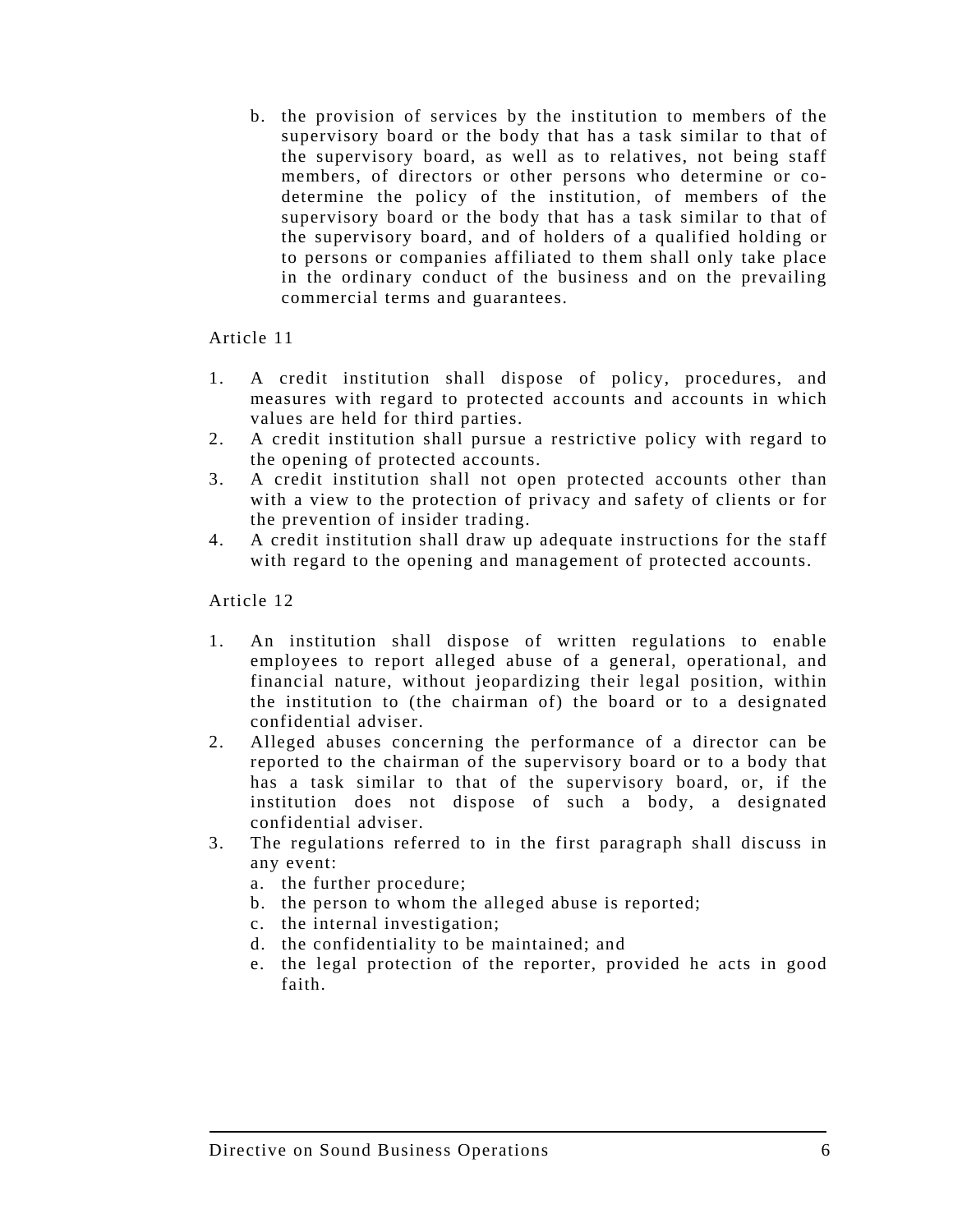Article 13

- 1. An institution shall dispose of procedures and measures as to how to deal with and record incidents and shall record them in writing. These procedures and measures shall at least provide for:
	- a. the sound administrative recording of the characteristics of the incident, the data concerning the persons who caused or were otherwise involved in the incident, and the measures taken in connection with the incident;
	- b. the way in which incidents are handled; and
	- c. the information provision to the CBA.
- 2. In connection with an incident, an institution shall take measures aimed at the management of the risks that have occurred and the prevention of repetition thereof.
- 3. An institution shall promptly inform the CBA in writing of incidents.

# Article 14

- 1. An institution shall designate at least one officer who is charged with ensuring the fulfillment of the statutory regulations and internal rules and procedures concerning the ethical conduct of the business. This officer shall perform his duties in an independent and efficient manner.
- 2. The institution shall ensure that the officer, referred to in the first paragraph, can dispose of all data necessary for the performance of his duties within a short period, including transaction data and the data recorded by the institution pursuant to this Directive.
- 3. An institution shall guarantee that knowledge gained during the implementation of the first paragraph remains available within its organization.

- 1. With a view to an ethical conduct of the business, an institution shall dispose of procedures and measures with regard to:
	- a. the acceptance of clients;
	- b. the establishment of the identity of clients and the verification of their identity;
	- c. risk classifications with regard to clients, products, and services;
	- d. the analysis of data of clients, also in relation to the products or services purchased by those clients, and the detection of deviating transaction patterns.
- 2. Based on the procedures and measures, referred to in the first paragraph, the institution shall also determine the risks of certain clients, products, or services to the ethical conduct of its business.
- 3. An institution shall take care of the documentation and recording with regard to the acceptance and risk classification of clients and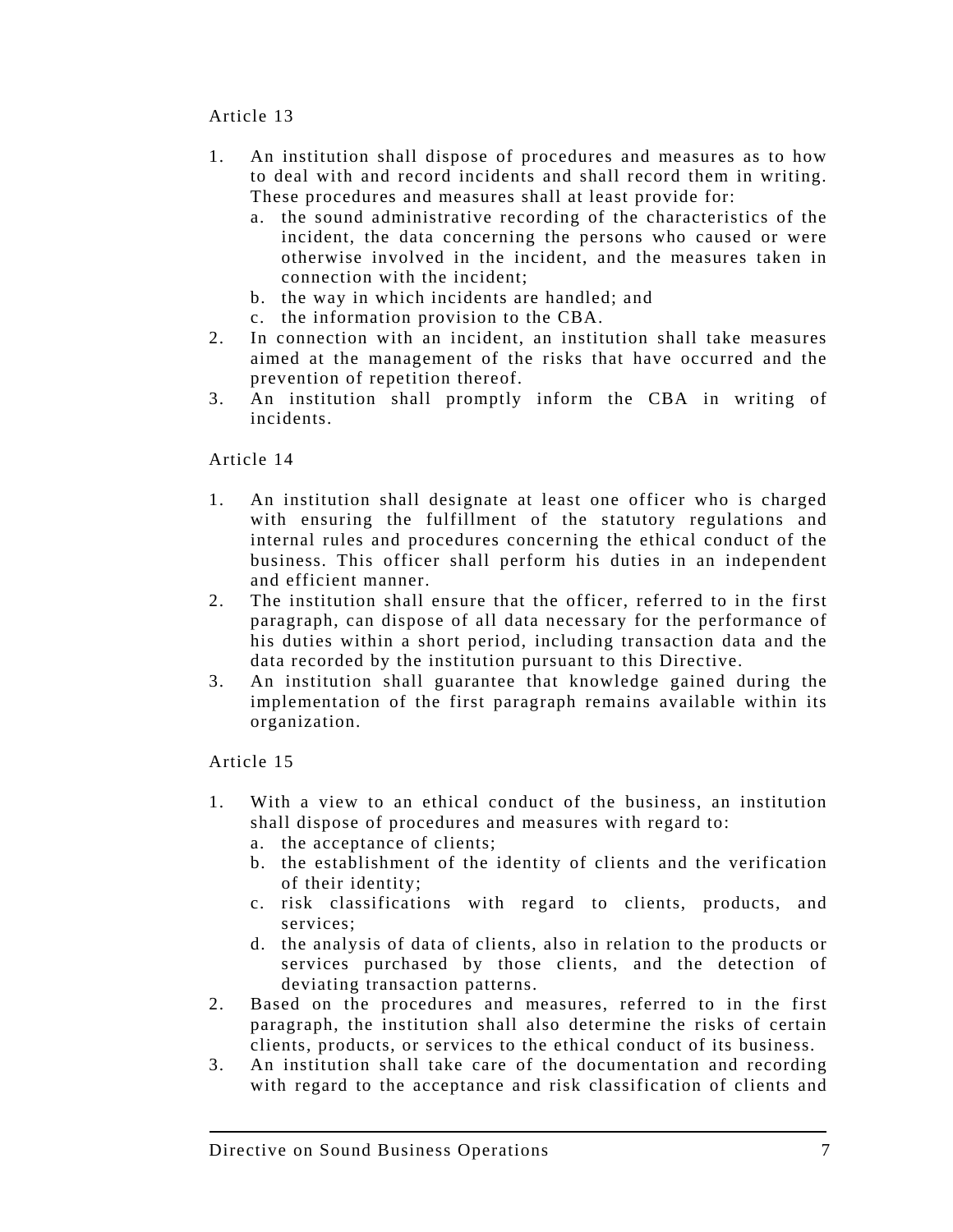the monitoring of the conduct of clients. Such data shall be retained for ten years after the service provision or the termination of the relationship with the client concerned.

# Article 16

- 1. An institution shall keep an overview of the integrity-sensitive positions in its organization and of the duties, powers, and responsibilities belonging to each of the positions.
- 2. An institution shall dispose of written procedures and measures safeguarding that integrity-sensitive positions are only held by persons whose integrity it has assessed and continues to assess in a substantiated manner.
- 3. The work carried out in implementation of the first and second paragraph and the outcome of that work shall be recorded in writing by the institution.

# **§4 Entry into force**

Article 17

The Directive shall enter into force on March 1, 2015.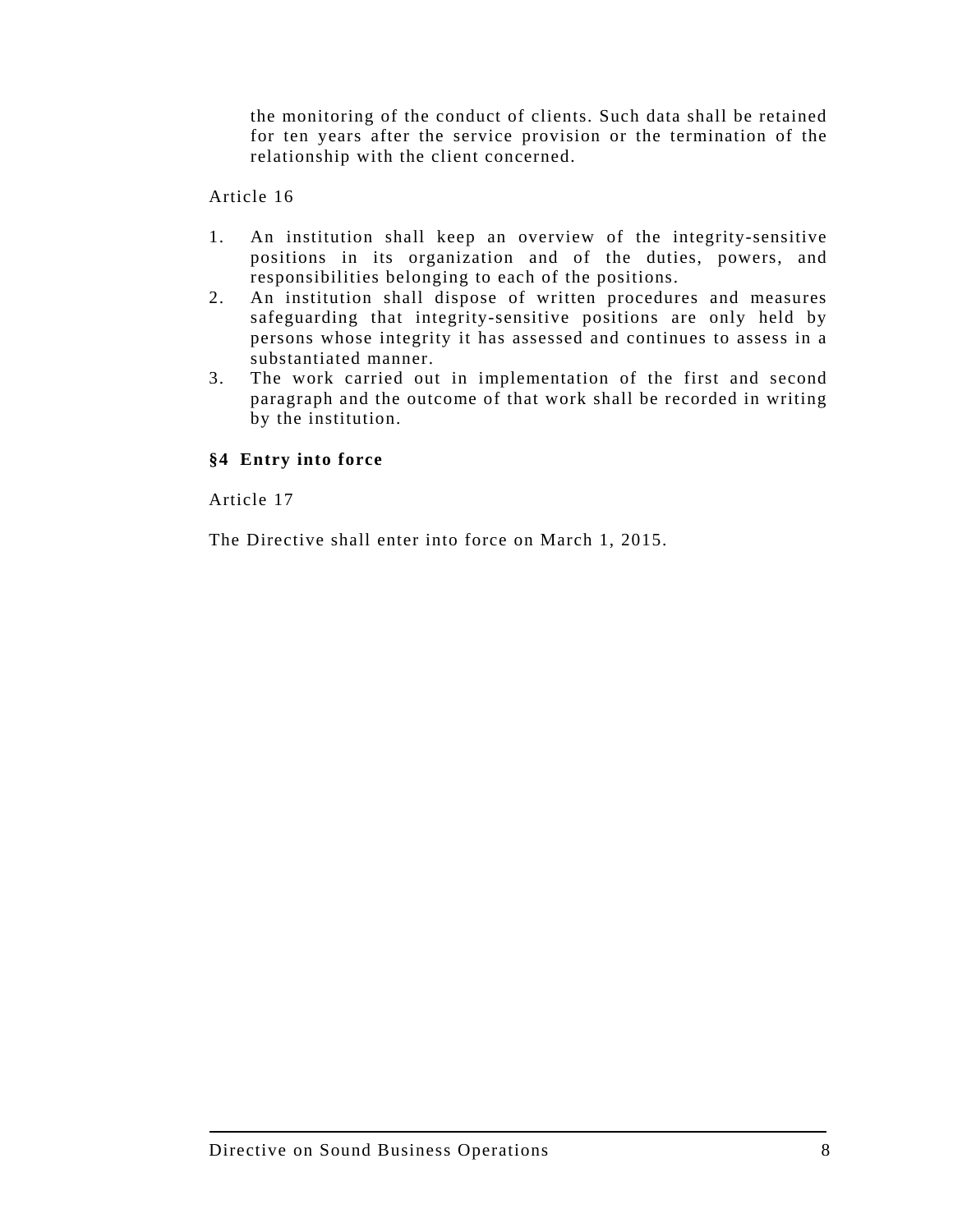# **ANNEX A1**

# **CRIMINAL ANTECEDENTS**

### *Criminal antecedents shall in any case include:*

#### **1. Convictions for violation criminal provisions (including abroad)**

The person concerned has *been convicted by court decision* for attempting to, preparing, committing (or arranging for third parties to commit), inciting (including unsuccessful incitement), participating in and/or complicity in:

Criminal Code of Aruba (AB 2012 No. 24):

- public order and discrimination (Articles 2:49 through 2:97);
- crimes endangering public safety (Articles 2:98 through 2:127);
- public authority (Articles  $2:128$  through  $2:164$ );
- perjury (Articles 2:165 through  $2:168$ );
- currency offenses (Articles 2:169 through 2:172);
- forgery offenses other than currency offenses (Articles 2:175) through 2:182 and 2:184 through 2:188);
- sex crimes (Articles  $2:193$  through  $2:209$ );
- threat of violence or crime (Articles 2:254 through 2:255);
- violent crimes against life (Articles 2:259 through 2:268);
- assault (Articles 2:273 through 2:276);
- involuntary manslaughter and bodily injury (Articles 2:282 and 2:283);
- simple theft (Article 2:288);
- aggravated theft (Articles 2:289 through 2:291);
- distortion (Articles 2:294 through  $2:295$ );
- embezzlement (Articles 2:298 through 2:302);
- deceit (Articles  $2:305$  through  $2:324$ );
- prejudice to creditors or persons having title (Articles 2:327 through 2:332);
- destruction (Articles 2:334 through  $2:339$ );
- serious offenses involving abuse of office (Articles 2:344 through  $2:363$ :
- handling stolen goods and knowingly handling stolen goods (Articles 2:397 through 2:399);
- money laundering (Articles 2:404 through  $2:406$ );
- stating a false name, title, etc. (Articles 3:17 through 3:19);
- unauthorized exercise of a profession (Article 3:26);
- creating the impression of officially supporting or recognized acting (Article 3:20);
- acting on one's own authority during a moratorium (Article 3:37).

General State Ordinance on Taxes (AB 2004 No. 10):

violation tax legislation (Articles 68 and 70).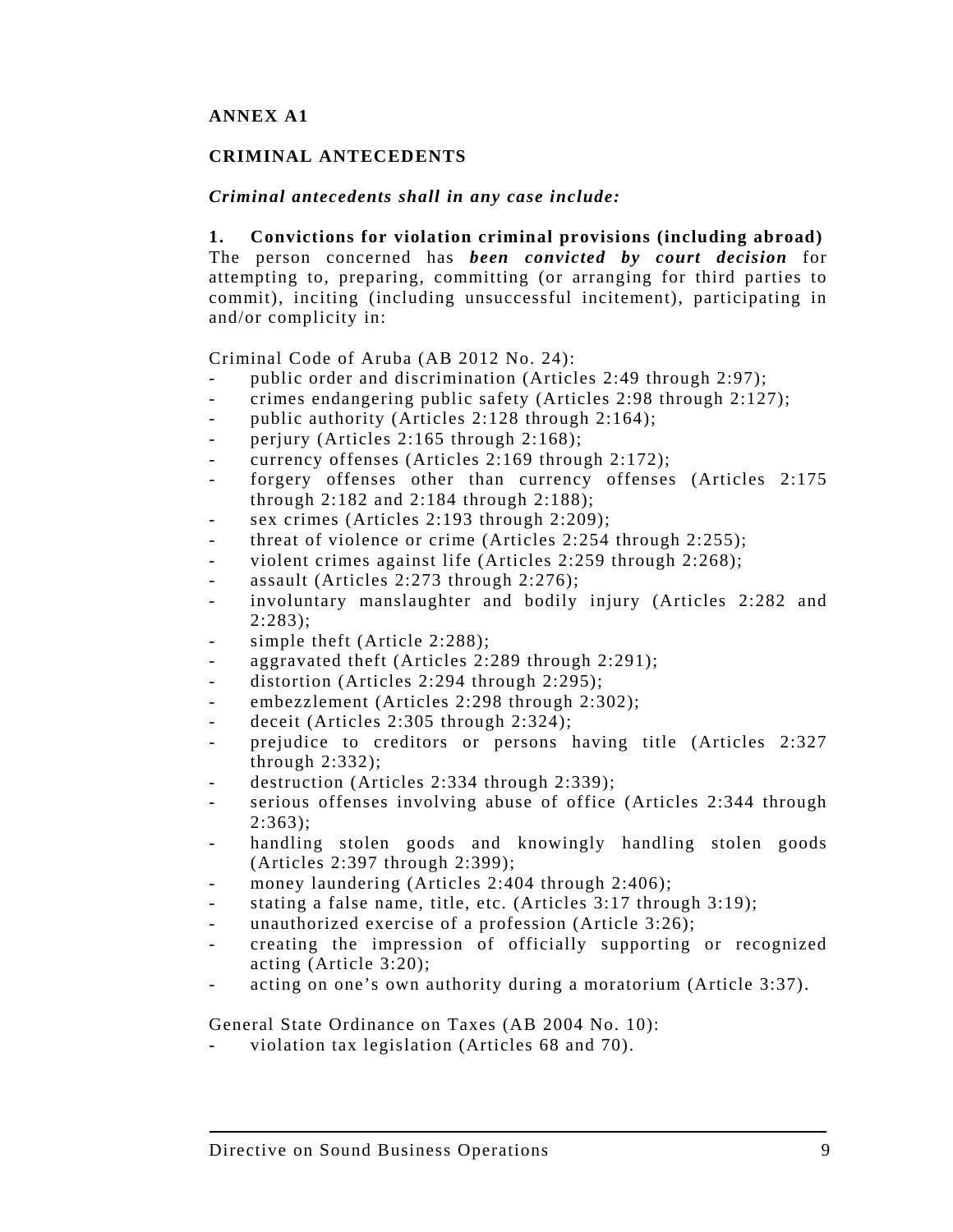State Ordinance on Narcotics (AB 1990 No. GT 7):

intentionally importing, exporting, transiting, preparing, treating, processing, selling, delivering, transporting, owning, having in one's possession, using, manufacturing hard drugs and soft drugs (Articles 2 through 4).

Firearms Ordinance (AB 1998 No. GT 3):

having a firearm in one's possession without authorization (Article 3).

Weapons Ordinance (AB 1998 No. GT 4):

having a weapon in one's possession without authorization (Article 1).

State Ordinance on Road Traffic (AB 1997 No. 18):

- joyriding (Article 3);
- other facts relating to road safety (Article 4);
- driving under the influence (Article 5);
- driving a motor vehicle after a driving ban (Article 6);
- driving a motor vehicle after a driving disqualification (Article 8);
- refusing to cooperate in an investigation (Article 40, paragraph 2);
- driving a motor vehicle provided with a false license plate (Article 17, paragraph 2, subparagraph d).

Convictions shall also include convictions abroad for violating one or more criminal provisions applicable there, which are comparable to those mentioned above.

# **2. Transactions**

The person concerned made a voluntary payment, referred to in the Criminal Code of Aruba, for one or more of the criminal offenses mentioned above in paragraph 1.

Transactions shall also include transactions abroad with the competent authorities, regarding the violation of one or more criminal provisions applicable there, which are comparable to those mentioned above.

# **3. (Conditional) dismissal, acquittal, or discharge from prosecution (including abroad)**

The person concerned is not prosecuted (any longer), or is acquitted, or discharged from prosecution for one or more of the criminal offenses mentioned above in paragraph 1.

A (conditional) dismissal, no further prosecution, acquittal, or discharge from prosecution shall also mean similar judgments and measures abroad for the violation of one or more criminal provisions applicable there, which are comparable to those mentioned above.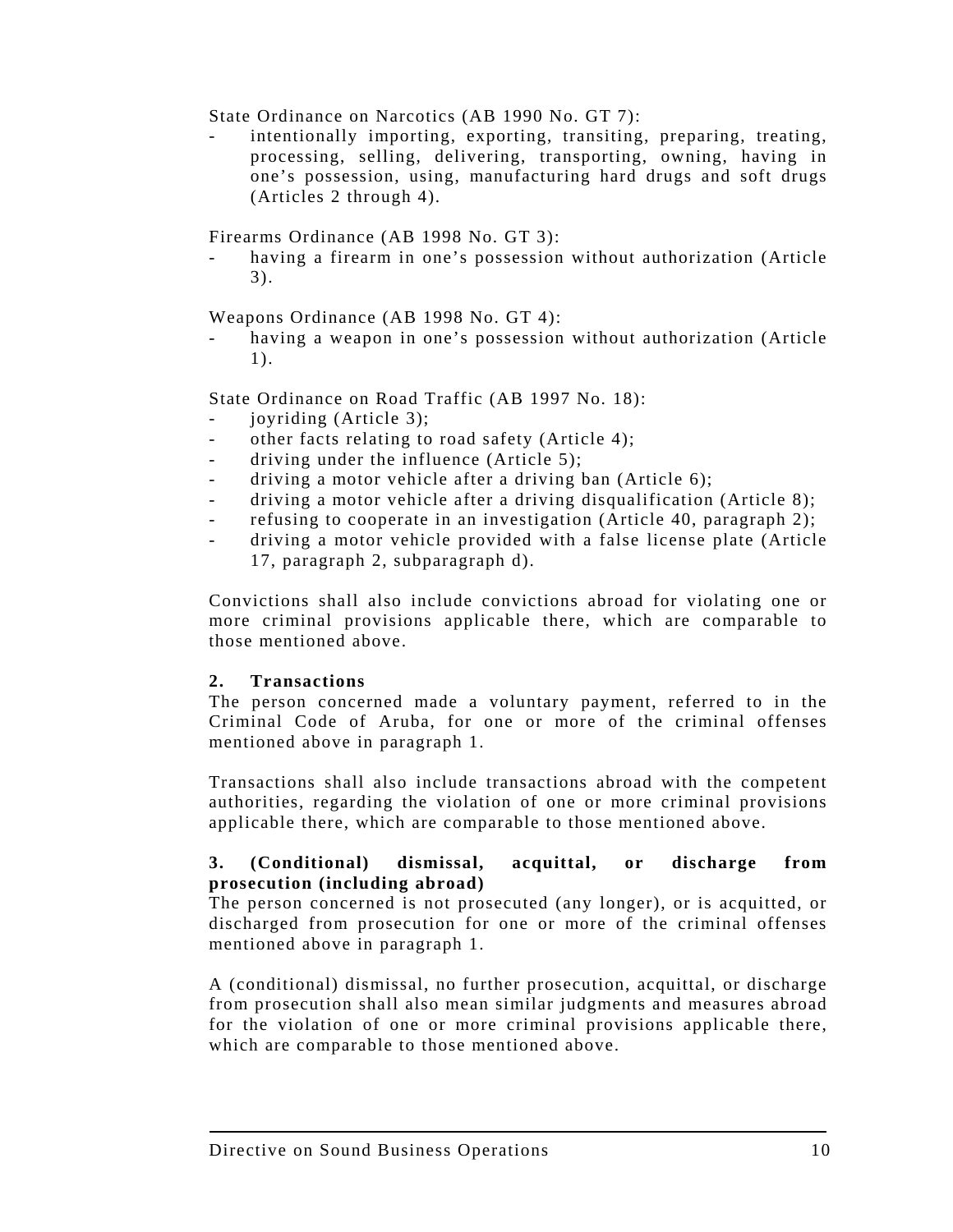# **4. Other facts or circumstances**

Other facts or circumstances that can be of importance in reason to the supervisor to assess the integrity of the person concerned, such as evidenced by official reports or reports drawn up by the officials authorized to investigate criminal offenses, indicating that the person concerned could be (have been) involved in one or more of the criminal offenses mentioned in paragraph 1. Official reports or reports shall also include similar documents with equal evidentiary value, drawn up by the officials authorized to investigate criminal acts abroad regarding criminal provisions applicable there, which are comparable to those mentioned above in paragraph 1.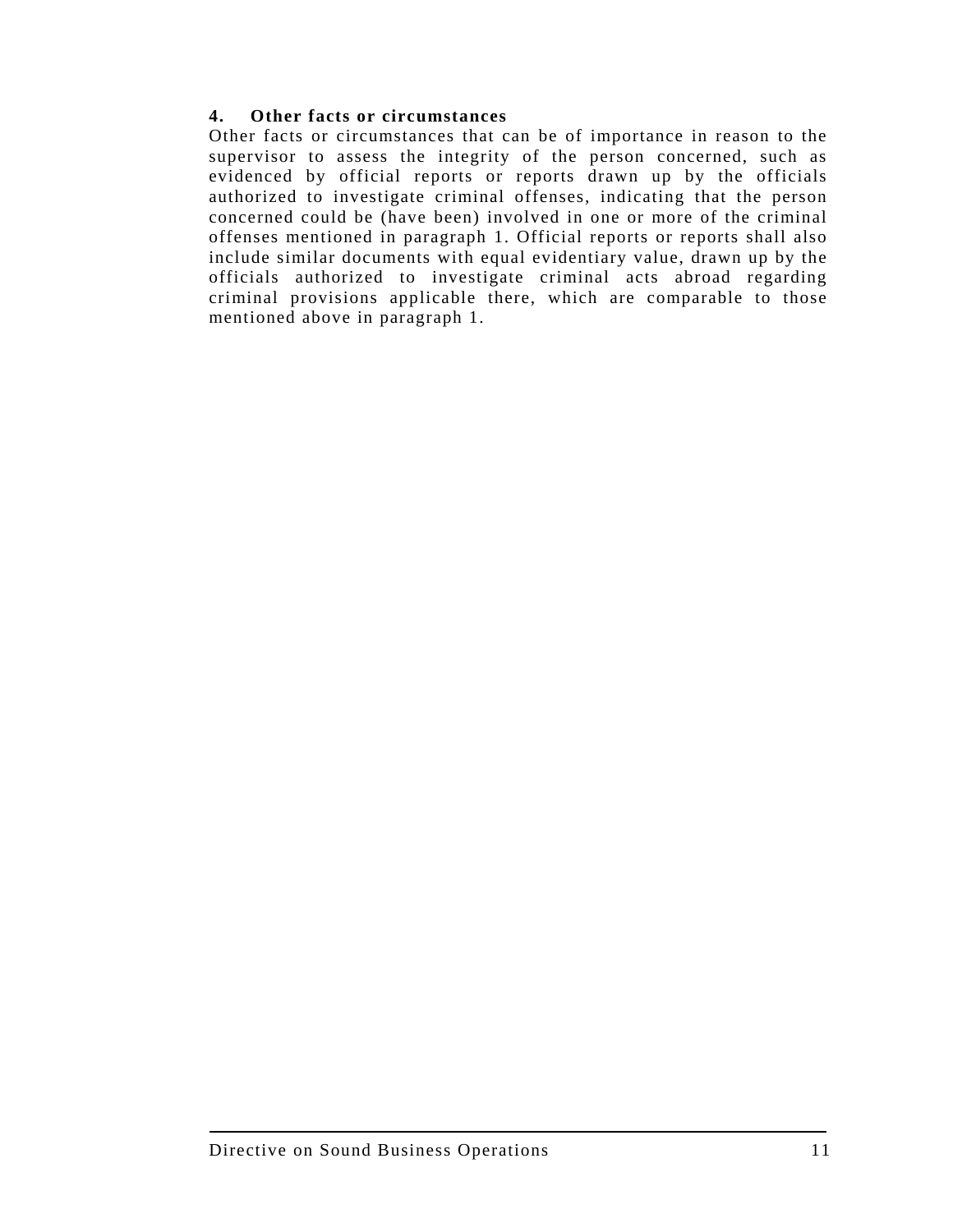# **ANNEX A2**

# **CRIMINAL ANTECEDENTS**

### **Convictions (including abroad)**

The person concerned has *been convicted by irrevocable court decision* for attempting to, preparing, committing (or arranging for third parties to commit), inciting (including unsuccessful incitement), participating in and/or complicity in:

- terrorist financing (Article 2:55 Criminal Code of Aruba);
- participation in an organization, the object of which is to commit crimes or to commit terrorist crimes (Articles 2:79 and 2:80 of the Criminal Code of Aruba);
- perjury (Articles 2:165 of the Criminal Code of Aruba);
- forgery of documents (Articles 2:184 through 2:188 of the Criminal Code of Aruba);
- aggravated theft (Articles 2:289 through 2:291 of the Criminal Code of Aruba);
- embezzlement (Articles 2:298 through 2:301 of the Criminal Code of Aruba);
- prejudice to creditors or persons having title (Articles 2:327) through 2:332 of the Criminal Code of Aruba);
- knowingly handling stolen goods (Article 2:397 of the Criminal Code of Aruba);
- money laundering (Articles 2:404 through 2:406 of the Criminal Code of Aruba);
- violation of a provision from the sectoral supervisory state ordinances, for which the person concerned has been sentenced to an unconditional punishment or a fine of at least the fourth category.

Convictions shall also include convictions abroad for violating one or more criminal provisions applicable there, which are comparable to those mentioned above.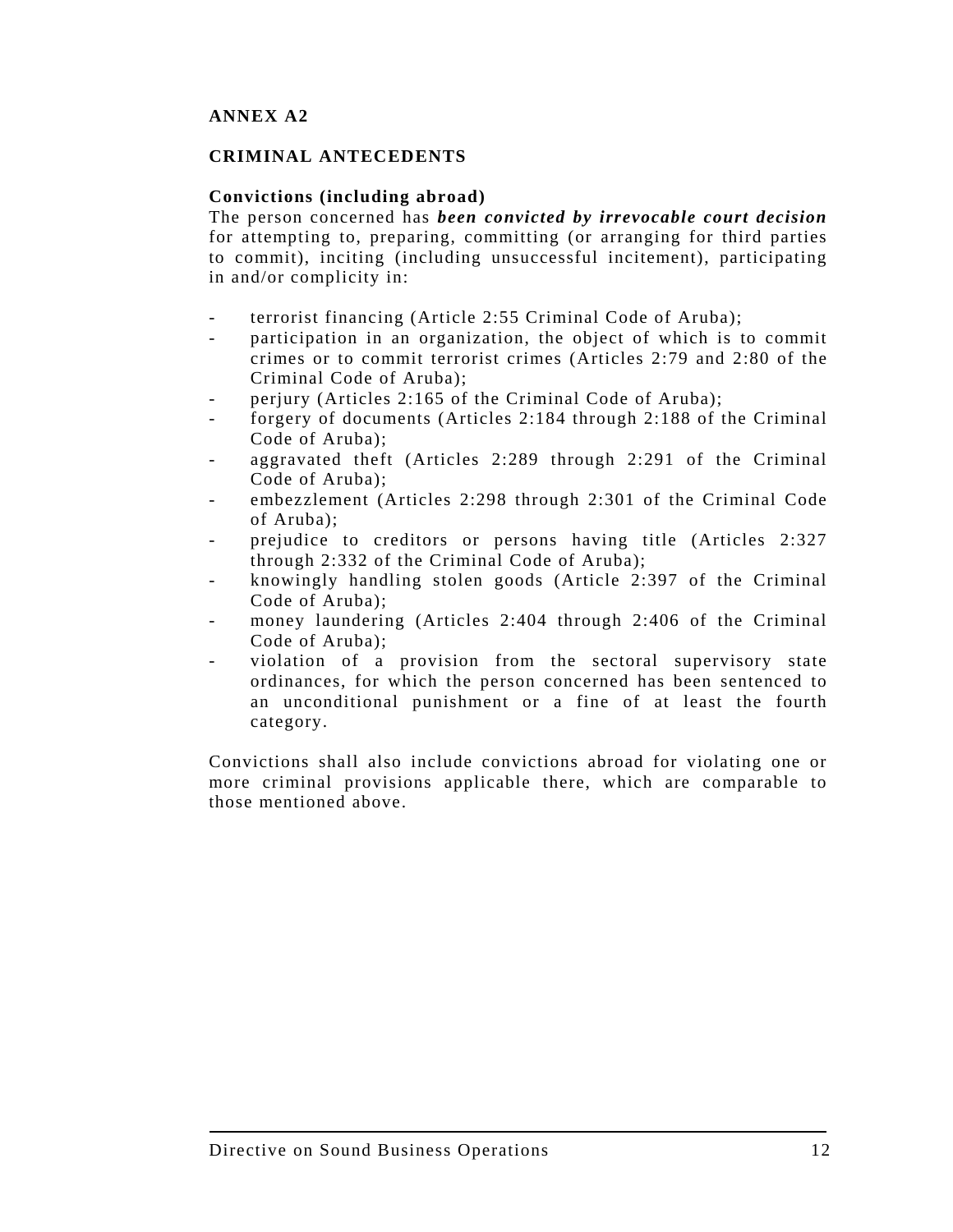# **FINANCIAL ANTECEDENTS**

# *Financial antecedents, which are of importance to the assessment of the underlying action(s), shall in any case include:*

### *Personal*

- the person concerned had considerable personal financial difficulties, which led to legal, debt collecting, or debt recovery proceedings;
- a moratorium, bankruptcy, debt rescheduling, or composition with creditors was applied for and/or ordered with regard to the person concerned;
- the person concerned is currently involved or expects to become involved in one or more legal proceedings in connection with personal financial difficulties (in Aruba or elsewhere);
- according to general standards, the personal financial commitments of the person concerned are not in healthy financial proportion to the income and/or capital.

### *Commercial*

- the current or one of the former employer(s) or any corporation or legal entity, at which the person concerned holds or held a position as a person determining or co-determining the policy, exercises or exercised actual control over the policy, or is or was otherwise (jointly) responsible for the policy, has significant financial difficulties;
- a moratorium or bankruptcy has been applied for or ordered as regards the current or one of the former employer(s) or any corporation or legal entity, at which the person concerned holds or held a position as a person determining or co-determining the policy, exercises or exercised actual control over the policy, or is or was otherwise (jointly) responsible for the policy;
- the person concerned has been ordered to pay outstanding debts because of liability for the bankruptcy of a corporation or legal entity.

#### *Other facts or circumstances*

Other facts or circumstances regarding the person concerned, which indicate involvement of the person concerned in one or more financial actions, insofar as they can be of importance to the CBA in reason to assess his integrity.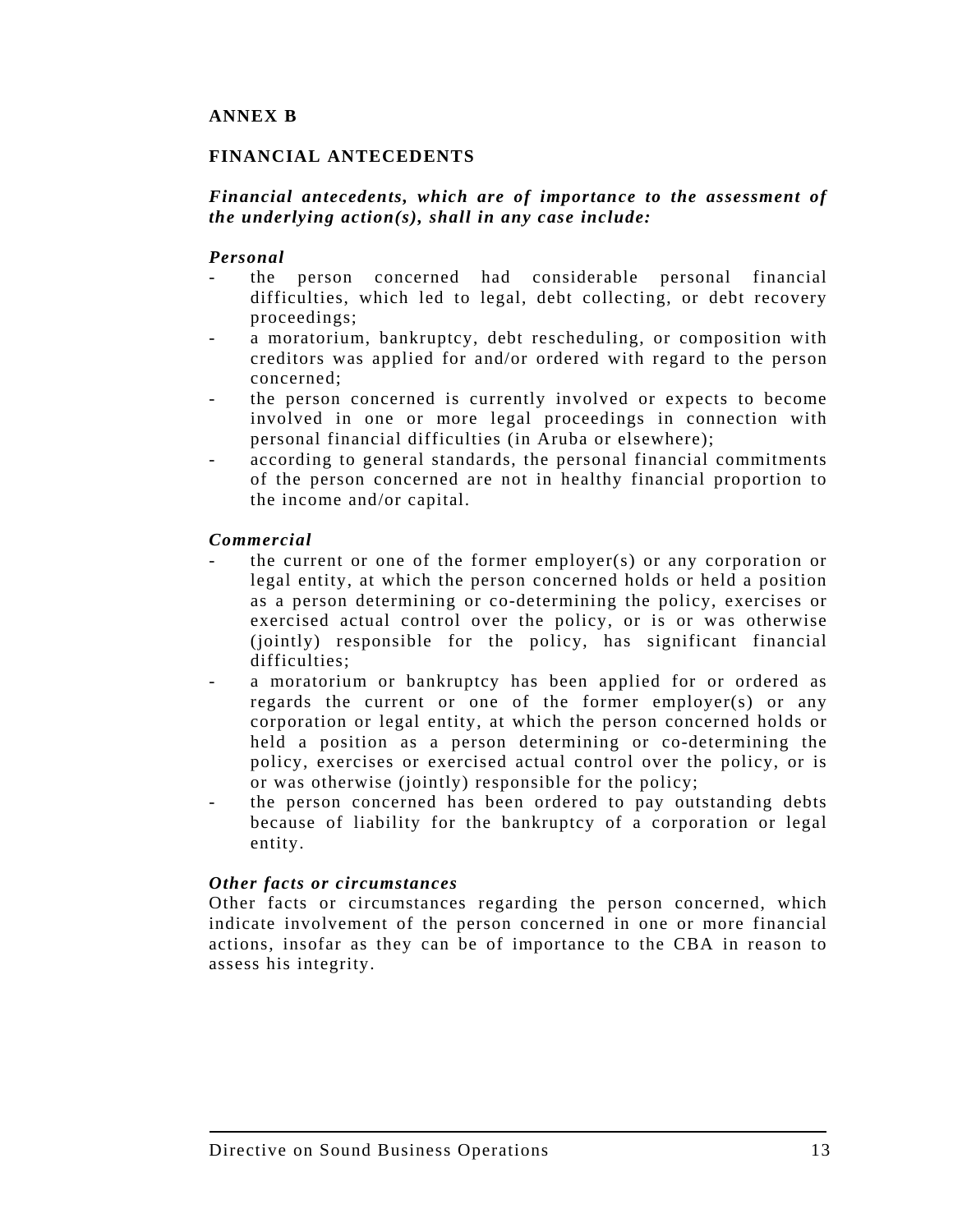#### **SUPERVISION ANTECEDENTS**

# **Supervision antecedents, which are of importance to the assessment of the underlying action(s) of the person concerned, shall in any case include:**

- the provision of incorrect and/or incomplete data (including in the PQ) to a supervisory body (in Aruba or elsewhere);
- an admission, license, or exemption was refused by a supervisor to the person concerned or a corporation or legal entity at which the person concerned holds or held a position as a person determining or co-determining the policy, exercises or exercised actual control over the policy, or is or was otherwise (jointly) responsible for the policy;
- an admission, license, or exemption granted to the person concerned or a corporation or legal entity at which the person concerned holds or held a position as a person determining or codetermining the policy, exercises or exercised actual control over the policy, or is or was otherwise (jointly) responsible for the policy was revoked by the supervisor;
- a measure has been imposed by a supervisor (in Aruba or elsewhere) on the person concerned or a corporation or legal entity at which the person concerned holds or held a position as a person determining or co-determining the policy, exercises or exercised actual control over the policy, or is or was otherwise (jointly) responsible for the policy;
- a declaration of no objection by the Minister of Justice concerning the incorporation of or the amendment to the articles of incorporation of a corporation has been refused based on grounds mentioned in Article 38, second paragraph, Article 155d, second paragraph, of the Code of Commerce, and Article 12, first paragraph, of the State Ordinance on the Limited Liability Company to the person concerned or a corporation or legal entity, at which the person concerned holds or held a position as a person determining or co-determining the policy, exercises or exercised actual control over the policy, or is or was otherwise (jointly) responsible for the policy.

#### *Other facts or circumstances*

Other facts or circumstances regarding the person concerned, which indicate involvement in one or more actions as regards which rules have been laid down in Aruban or foreign supervisory legislation, which action or actions can be of importance to the CBA in reason for the assessment of his integrity.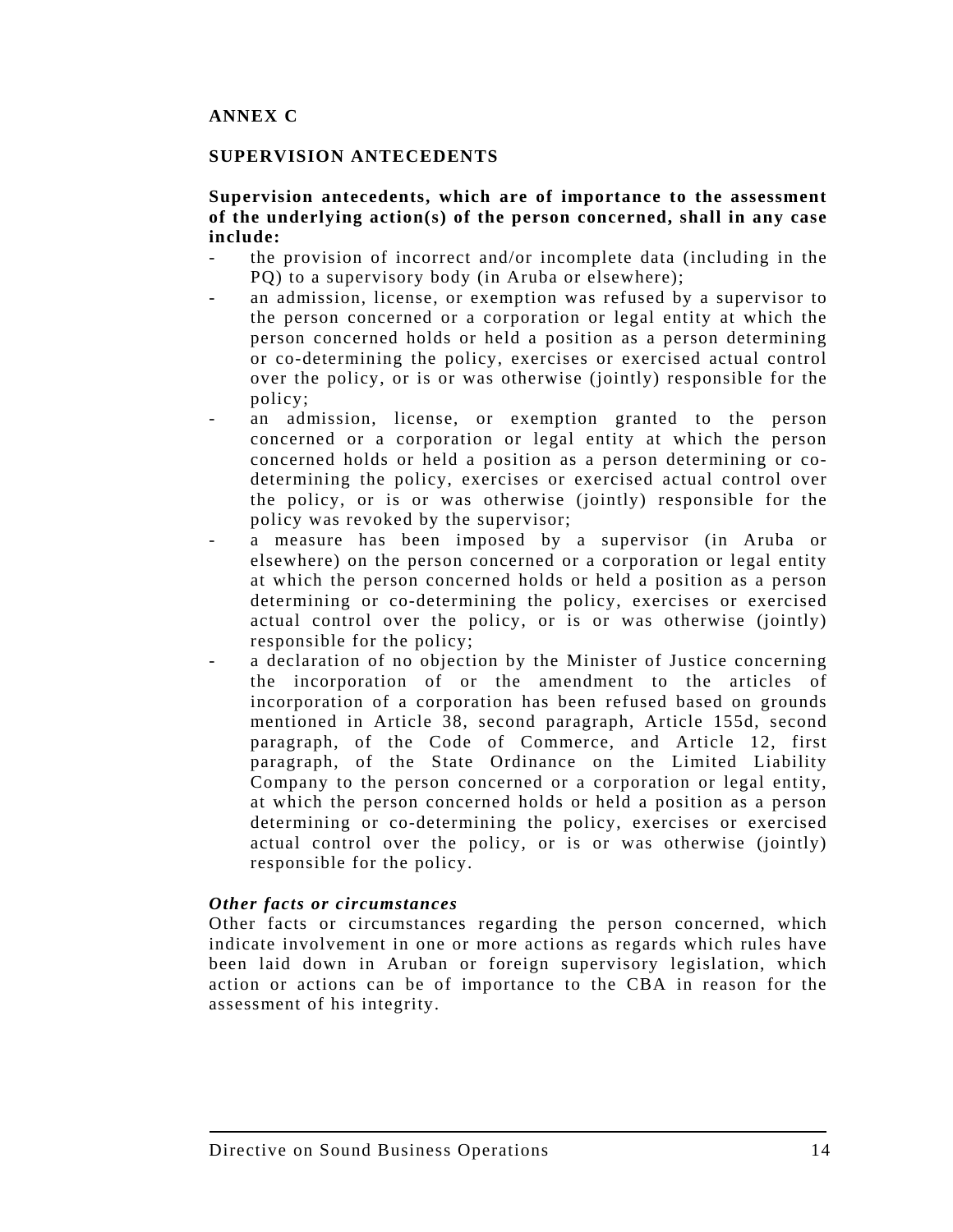# **ANNEX D**

### **TAX ANTECEDENTS**

### **Tax antecedents, which are of importance to the assessment of the underlying action(s) of the person concerned, shall in any case include:**

### *Personal*

An irrevocable negligence penalty was imposed on the person concerned or proceedings are pending against the person concerned that could lead to the imposition of an irrevocable negligence penalty based on one or more of the criminal offenses listed below from the General State Ordinance on Taxes (AB 2004 No. 10):

- not complying with obligations to provide information (Article 54);
- intentionally filing a false or incomplete tax return (Article 57);
- due to the intent or gross negligence of the taxpayer, a tax assessment was set at too low an amount, or insufficient tax was levied otherwise (Article 58);
- due to the intent or gross negligence of the taxpayer or withholder, tax has not been paid at all, in part, or within the period set (Article 59).

#### *Commercial*

As regards a tax subject whose policy was (co-)determined by the person concerned, an irrevocable negligence penalty was imposed, or proceedings are pending, which could lead to imposing a negligence penalty based on one or more of the criminal offenses listed below from the General State Ordinance on Taxes:

- not complying with obligations to provide information (Article 54);
- intentionally filing a false or incomplete tax return (Article 57);
- due to the intent or gross negligence of the taxpayer, a tax assessment was set at too low an amount, or insufficient tax was levied otherwise (Article 58);
- due to the intent or gross negligence of the taxpayer or withholder, tax has not been paid at all, in part, or within the period set (Article 59).

#### *Other facts or circumstances*

Other facts or circumstances regarding the person concerned, which indicate involvement in one or more actions, insofar as they can be of importance to the CBA in reason. Depending on the specific situation of the case, this may include - *inter alia* - aforementioned criminal offenses, also if no negligence penalty has been imposed.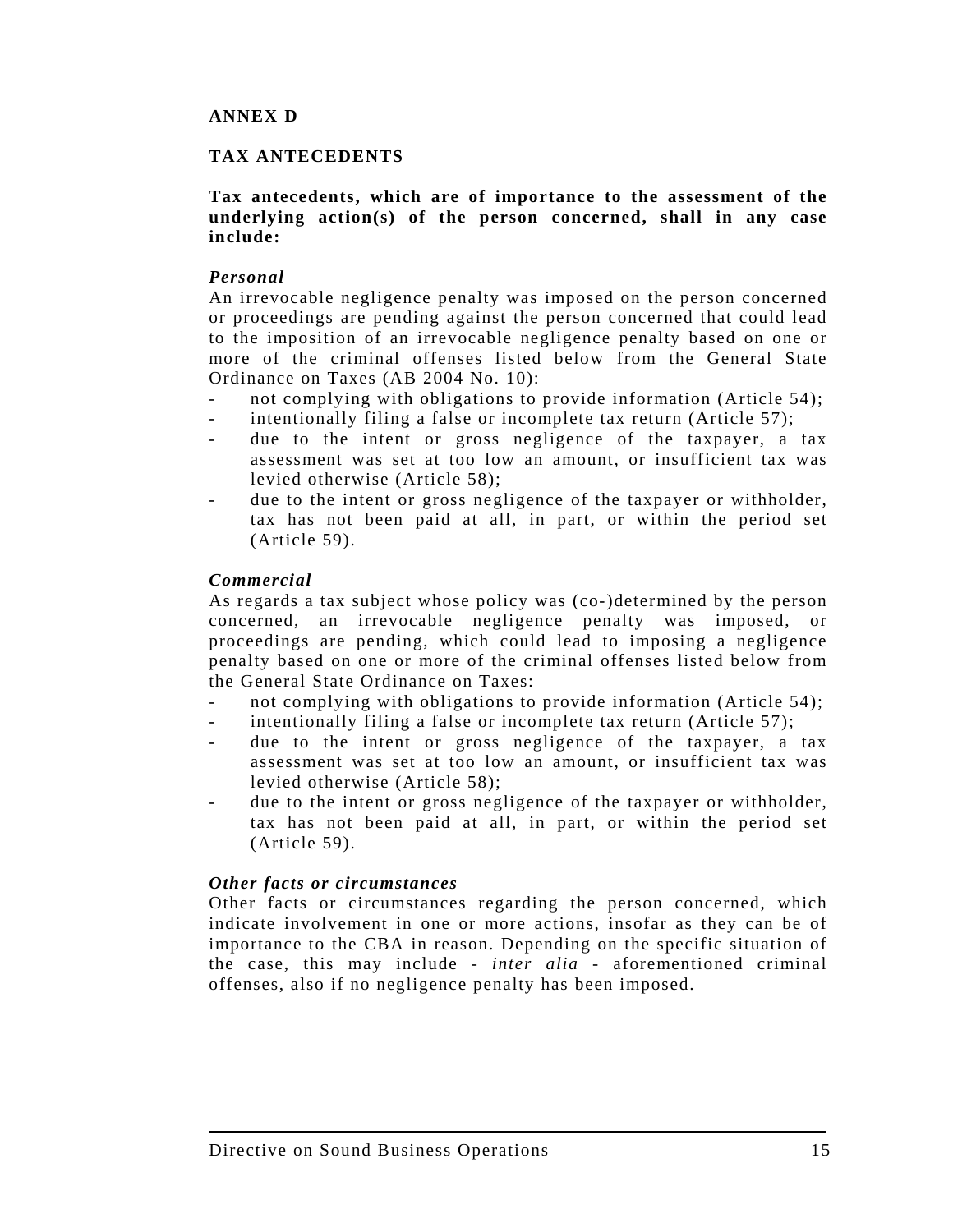# **ANNEX E**

### **OTHER ANTECEDENTS**

### *Other antecedents, which are of importance to the assessment of the underlying action(s) of the person concerned, shall in any case include:*

- the person concerned is or has been subject to a procedure for taking disciplinary measures or other similar measures on the part of a professional organization in or outside Aruba, and this procedure led to measures against the person concerned;
	- the person concerned is or has been involved in any conflict with his current or former employer regarding the incorrect performance of his duties or compliance with standards of conduct in connection with that performance of duties, and this conflict led to the imposition of a sanction under employment law on the person concerned (such as a warning, reprimand, suspension, or dismissal).

#### *Other facts or circumstances*

Other facts or circumstances regarding the person concerned, insofar as they can be of importance to the CBA in reason.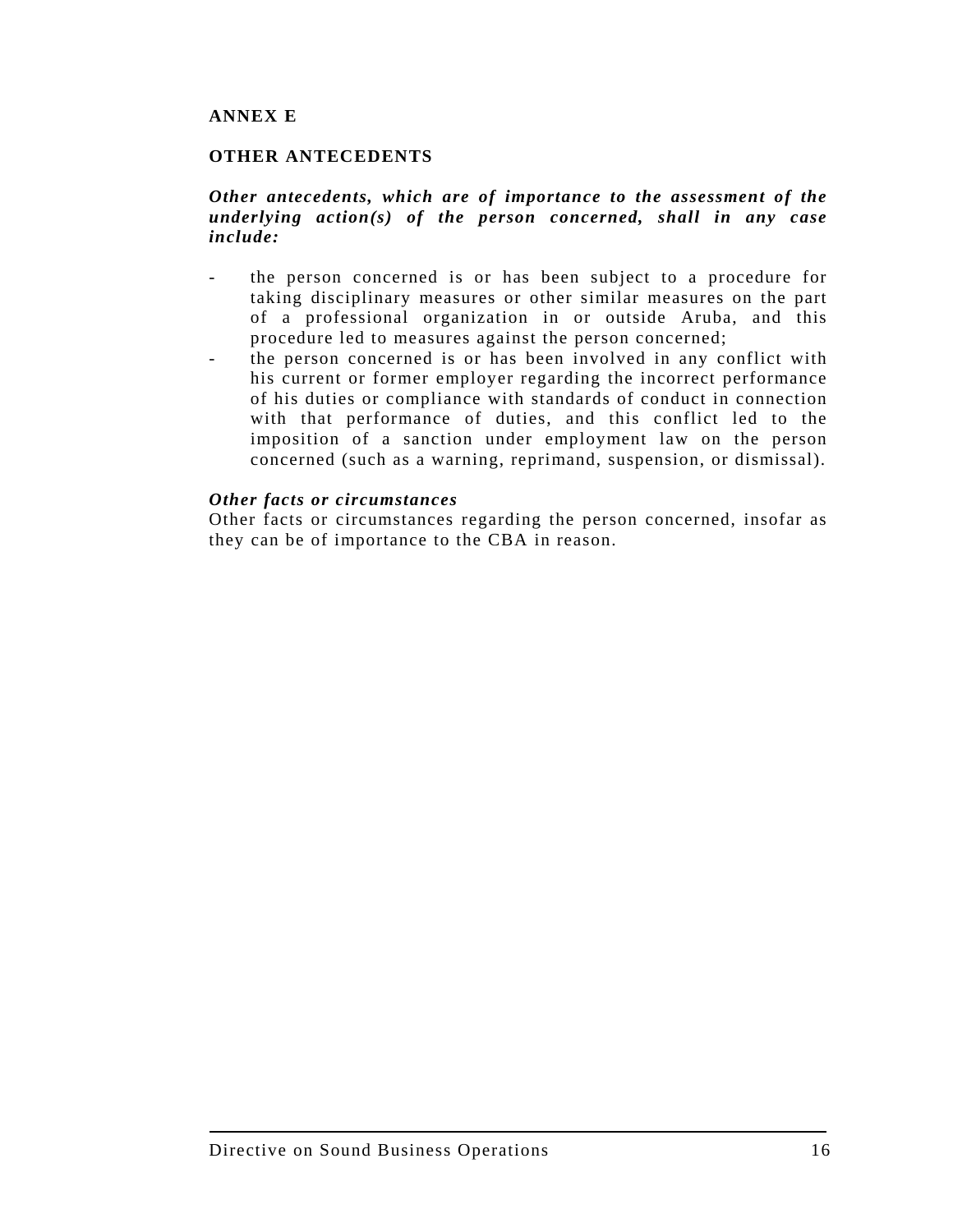### General Explanatory Notes

### 1. Introduction

On January 1, 2013, the State Ordinance on the Review of Sectoral Supervision Legislation (AB 2012 No. 55) has entered into force. The following State Ordinances have been reviewed:

- State Ordinance on the Supervision of the Credit System (AB 1998 No. 16: "SOSCS");
- State Ordinance on the Supervision of the Insurance Industry (AB 2000 No. 82: "SOSIB");
- State Ordinance on the Supervision of Money Transfer Companies (AB 2003 No. 60: "SOSMTC");
- State Ordinance on the Supervision of Trust Offices (AB 2009 No. 13: "SOSTSP").

Aforementioned State Ordinances are hereinafter jointly referred to, together with the State Ordinance on the Supervision of Company Pension Funds (AB 1998 No. GT 17: "SOCOPF"), as: supervisory state ordinances. With the entry into force of the State Ordinance on the Review of Sectoral Supervision Legislation, a provision has been introduced concerning the sound business operations of supervised institutions. Furthermore, the provisions concerning the integrity and suitability of directors, other (co-)policymakers, members of the supervisory board or a similar body, and holders of a qualified holding have been reviewed and harmonized. The SOCOPF was already reviewed accordingly by means of the entry into force as of January 1, 2012 of the Ordinance amending the State Ordinance on General Pension (AB 2011 No. 86). The supervisory ordinances stipulate that an adequate policy on an ethical conduct of the business must be pursued, and that the business operations should be organized in such a way that the ethical conduct of the business is safeguarded. In the SOSCS, SOSIB, SOSMTC, and SOSTSP, this provision is aimed at the supervised institution. In the SOCOPF, this provision is directly aimed at the management of the company pension fund. It has also been stipulated that the CBA may give directives concerning the ethical conduct of the business and/or the ethical performance of duties and the integrity and suitability screening.<sup>2</sup>

This Directive contains uniform provisions for all sectors falling under the scope of the supervisory state ordinances, viz.: credit institutions, electronic money institutions, insurers, also including captive insurance companies, referred to in Article 1 of the State Decree on Captive

 $\overline{a}$ 

<sup>2</sup> Article 19a, third paragraph, of the SOSCS, Article 14d, third paragraph, of the SOSIB, Article 6, third paragraph, of the SOSMTC, Article 6, third paragraph, of the SOSTSP, Article 7, first paragraph, of the SOCOPF.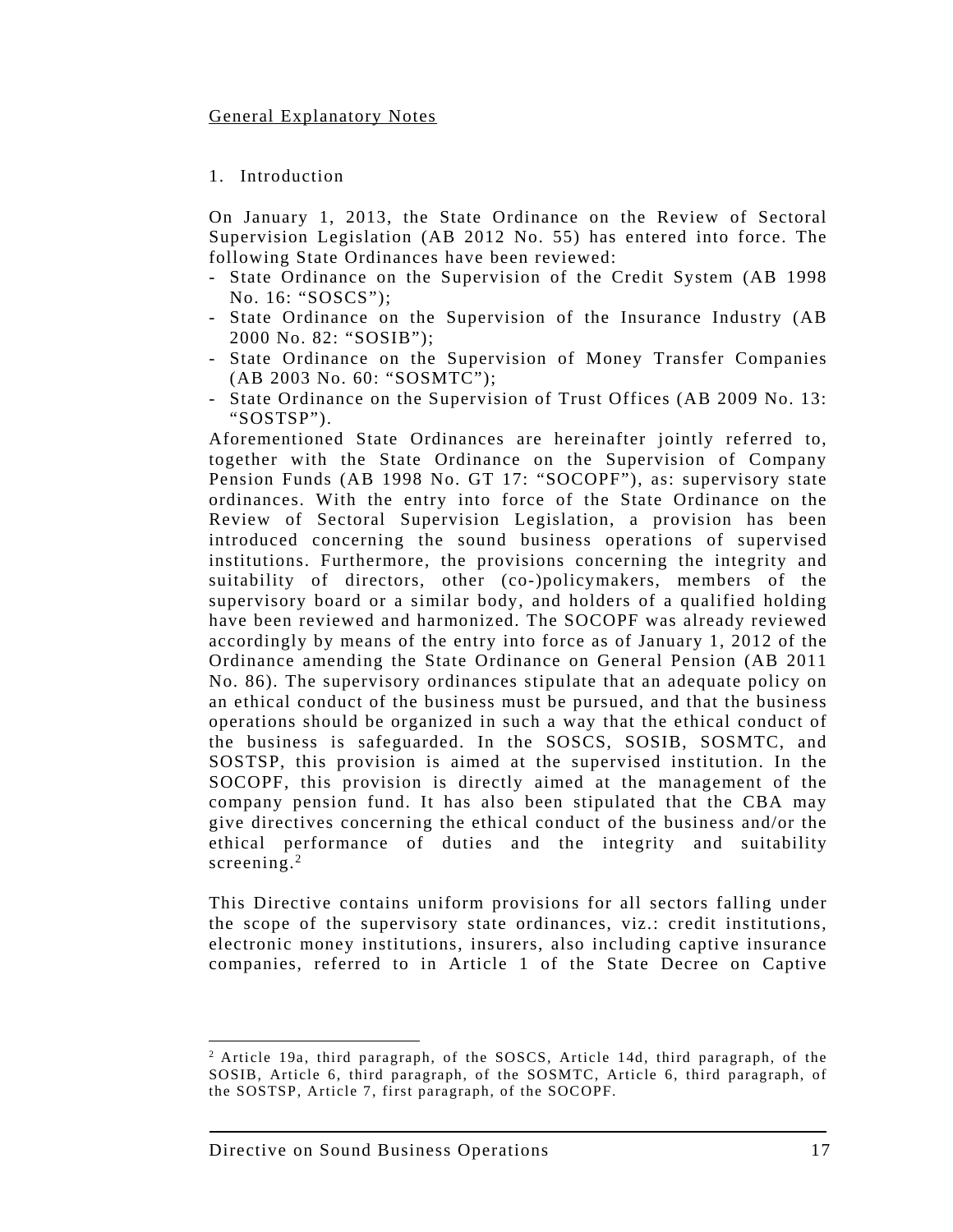Insurance Companies (AB 2002 No. 50), insurance brokers<sup>3</sup>, money transfer companies, trust offices, and company pension funds. The Directive contains an elaboration of the provisions of the sectoral supervisory legislation with regard to sound business operations and the integrity and suitability. Integrity is an internationally accepted condition for a sound financial sector. An institution should avoid becoming involved in acts contrary to the law and/or acts contrary to socially accepted standards. The ratio hereof is the confidence of *inter alia* the public. Integrity forms one of the pillars of this confidence.

Given the diversity and size of the institutions to which this Directive applies, a principle-based approach has also been opted for in this Directive. This means that the (minimum) standard has been included in the Directive. It is the responsibility of the institution to give adequate substance to the standards included in the Directive, depending on the nature, size, complexity, and risk profile of its business. At such time, the institution can also be guided by the contents of these explanatory notes. It may also be expected from an institution that it takes knowledge of and is familiar with the relevant international standards and guidance documents (such as documents of the Basel Committee on Banking Supervision, the International Association of Insurance Supervisors, and the International Organization of Pension Supervisors).

2. Ethical conduct of the business

Acting with integrity is the institution's own responsibility and is in the interest of the institution itself. Institutions should pursue an adequate policy on the ethical conduct of their business and organize their business operations in such a way that the ethical conduct of their business is safeguarded. The above entails the awareness, promotion, and maintenance of ethical conduct within all layers of the organization. The institution itself decides how substance will be given to the policy and how the business operations will be organized, albeit that the supervisory state ordinances indicate the minimum objectives of the policy and business operations:

- a. avoiding conflicts of interests;
- b. combating money laundering and terrorist financing;
- c. complying with the rules laid down by or pursuant to the State Ordinance on the Prevention and Combating of Money Laundering and Terrorist Financing ("AML/CFT State Ordinance") or any other statutory regulation concerning the prevention and combating of money laundering and terrorist financing;
- d. discouraging criminal offenses or other violations of the law by the institution or its employees, which could prejudice the confidence in the institution or the financial markets;

 $\overline{a}$ 

<sup>3</sup> Pursuant to Article 4, paragraph 3, of the State Decree on the Supervision of Insurance Brokers (AB 2014 No. 6), Article 14d of the SOSIB is equally applicable to insurance brokers.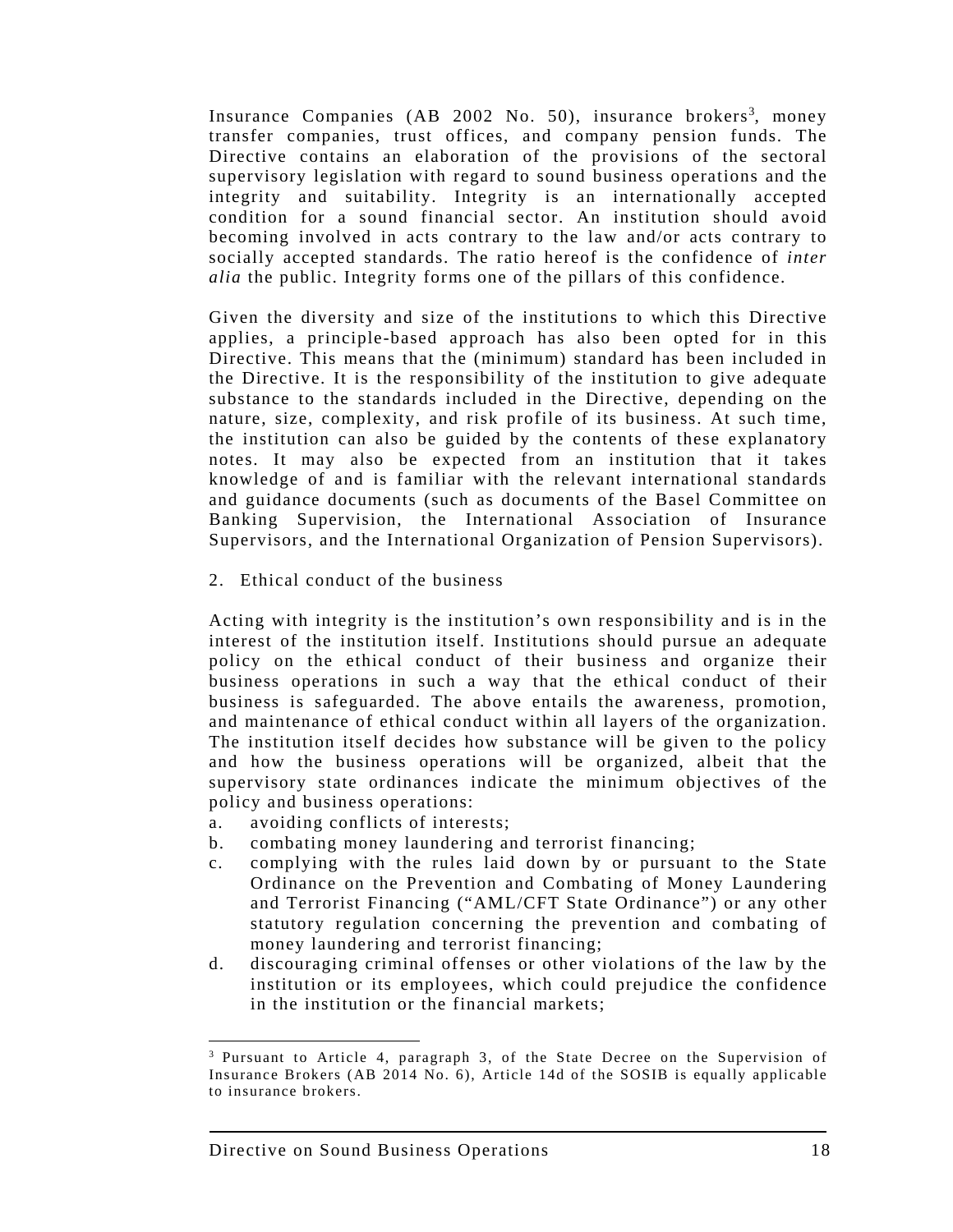- e. discouraging relationships with clients or other business relations that could prejudice the confidence in the institution or the financial markets; and
- f. discouraging other acts by the institution or its employees, which are contrary to what is accepted according to unwritten law to such an extent that the confidence in the institution or in the financial markets could be prejudiced by it.<sup>4</sup>

These standards are further specified in this Directive. The institution should carry out a systematic analysis of the integrity risks. Based on the outcome of such an analysis, the integrity policy and the related procedures and measures are drawn up and implemented.

3. Integrity and suitability

Reliable and suitable directors, other (co-)policymakers, members of the supervisory board or of the body of the institution that has a task similar to that of the supervisory board, and reliable holders of a qualified holding contribute to a stable and ethical financial sector. The purpose thereof is that clients and other stakeholders can rely on financial institutions. For that reason, the integrity and/or suitability of aforementioned persons is/are screened. The integrity screening is based on facts, circumstances, and antecedents showing that the behavior exhibited by the person concerned is not in line with an ethical performance of the duties of the person concerned. The suitability screening is aimed at the assessment of the knowledge, skills, and professional conduct of the person concerned. The suitability screening takes into account the (intended) position of the person, the nature, size, complexity, and risk profile of the institution, and the composition and performance of the collective. The statutory requirement of integrity and suitability should be met on an ongoing basis.

4. Consultation

 $\overline{\phantom{a}}$ 

The SOSCS and SOSIB state that the directives given by the CBA with regard to sound business operations and the integrity and suitability screening can only be given or modified after consulting with the relevant representative organizations.<sup>5</sup> For that reason, the CBA consulted with the representative organization of the banks, the Aruba Bankers Association (ABA), and the representative organization of the insurers, the Insurance Association of Aruba (IAA). In addition, the CBA voluntarily sent a draft of the directive to the registered money transfer companies, trust offices, and company pension funds for comments.

<sup>4</sup> Article 19a, second paragraph, of the SOSCS, Article 14d, second paragraph, of the SOSIB, Article 6, second paragraph, of the SOSMTC, Article 6, second paragraph, of the SOSTSP, Article 6, second paragraph, of the SOCOPF.

<sup>5</sup> Article 19a, fourth paragraph, of the SOSCS, Article 14d, fourth paragraph, of the SOSIB.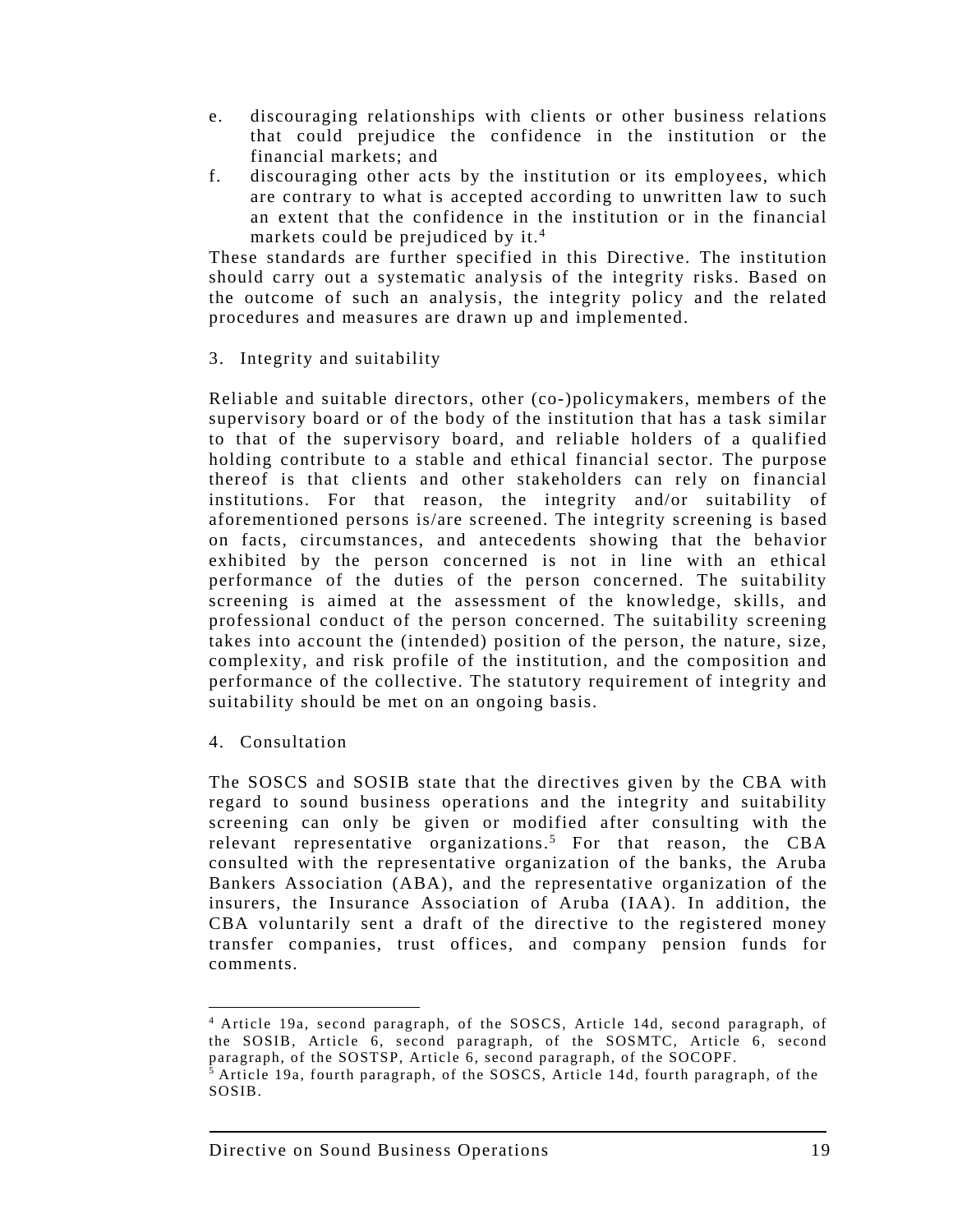### Explanatory notes on individual articles

### Article 2

 $\overline{\phantom{a}}$ 

The integrity screening is aimed at facts and circumstances that are relevant for determining whether the behavior exhibited by a director, other (co-)policymaker, member of the supervisory board or of the body of the institution that has a task similar to that of the supervisory board, or the holder of a qualified holding is in line with the ethical performance of the duties of the person concerned. Such facts and circumstances include *inter alia*:

- a. not telling the truth;
- b. no disclosing subjects relevant to the supervision;
- c. not handling confidential information in a discrete manner;
- d. not fulfilling directives or arrangements; and
- e. acting irresponsibly in the practice of their profession.

In this connection, antecedents are understood to be *inter alia*:

- criminal antecedents (Annexes A1 and A2);
- financial antecedents (Annex  $B<sup>6</sup>$ );
- supervision antecedents (Annex  $C^7$ );
- tax antecedents (Annex  $D^8$ );
- other antecedents (Annex  $E^9$ ).

<sup>6</sup> The financial antecedents that (can) give an indication or risk of failure concerning the integrity have been included in Annex B. These are divided into personal and commercial. The personal financial antecedents mainly relate to the personal financial situation. The commercial antecedents reflect on possible financial difficulties that have occurred or are occurring at an institution where the person concerned has or had (joint) responsibility for the policy.

<sup>7</sup> Annex C pertains to the relationship with the supervisory body/bodies in terms of integrity. Not every disagreement with the supervisory body leads to a non-integrity judgment. However, a tendency to refuse to comply with formal and valid decisions of the supervisory body, as well as intentionally providing incorrect or incomplete information lead to unreliability.

<sup>8</sup> Annex D concerns the tax antecedents that are divided into personal and commercial. The personal tax antecedents relate to the question whether the person concerned was ever imposed an irrevocable tax negligence penalty and/or whether proceedings are pending that may result in imposing a tax negligence penalty. The commercial tax antecedents reflect on any tax negligence penalties imposed or pending procedures that could lead to imposing a tax negligence penalty as regards a taxpayer whose policy is/was (co-)determined by the person concerned.

<sup>9</sup> Annex E contains the item 'other antecedents'. This also includes conflicts or incidents with the previous employer regarding the correct interpretation of his position or compliance with standards of conduct associated with the performance of those duties, and this conflict has led to the imposition of a sanction under employment law on the person concerned (for instance, in the form of a warning, reprimand, suspension, or dismissal), or the person concerned is subject to a procedure for taking disciplinary or other similar measures by or on behalf of an organization of professional of the person concerned in or outside Aruba, and this procedure has led to measures.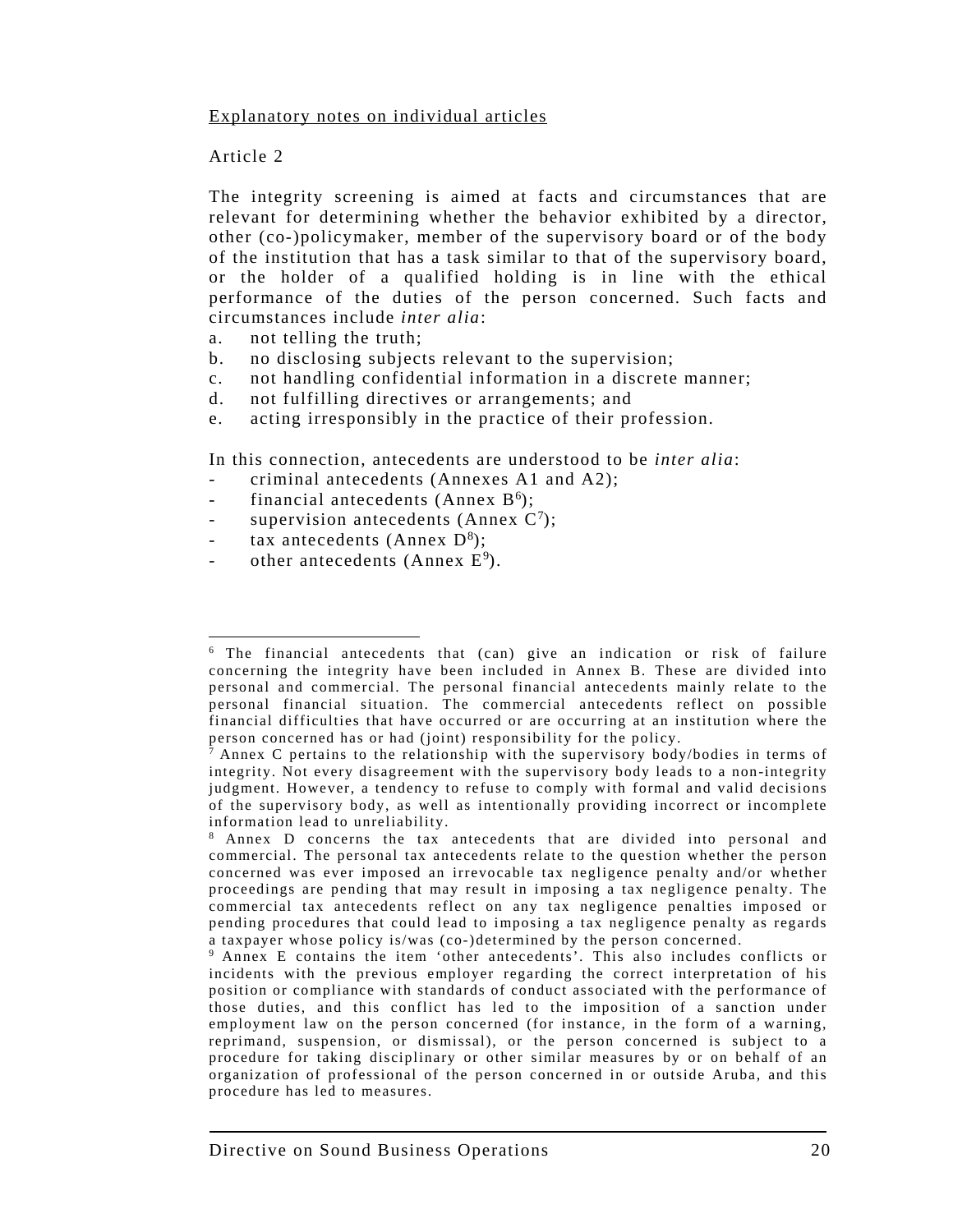Only the antecedents stated in Annex A2 form an exhaustive list. The other Annexes contain a nonexhaustive list.

Given the nature and seriousness of the criminal offenses listed in Annex A2, the acts on which those criminal offenses are based, if less than 8 years have expired since the date on which the judgment became final, are deemed incompatible, in principle, with the interests the sectoral supervisory state ordinances seek to protect, unless there clearly is question of mitigating circumstances (for instance, the youthful age of the offender when the criminal offense was committed). Therefore, the CBA should still form its own (marginal) opinion. If 8 years have expired since an irrevocable conviction for a criminal offense listed in Annex A2, the CBA will (re)assess whether, because of the passage of time, the weight of the antecedent is less important and/or whether the acts on which the criminal offense is based are still incompatible with the interests the relevant supervisory state ordinance seeks to protect (after all, the criminal offenses mentioned in Annex A2 are also mentioned in Annex A1).

In case of criminal offenses, as listed in Annex A1, the CBA should form its own opinion on these antecedents.

An antecedent that in itself would be of little significance to the CBA, combined with other factors or acts of the person concerned, could be the "straw that breaks the camel's back" and thus imply that the CBA is of the opinion that the person's integrity is not beyond doubt. This means, for example, that an acquittal by the criminal court or not imposing a particular criminal sanction does not mean, beforehand, that there could be no doubt as to the integrity of the person concerned.

# Article 3

The institution itself is responsible for ensuring that its directors, other (co-)policymakers, members of the supervisory board or of the body that has a task similar to that of the supervisory board are suitable both individually and collectively. If the institution does not sufficiently determine suitability in the opinion of the CBA, the test may be shifted back to the institution.

It is important that the nominated person is suitable for the position. The person concerned should dispose of sufficient knowledge, skills, and professional conduct to perform the duties in an adequate manner. Knowledge is about what one knows and what substantive insights the person concerned has acquired. Skills indicate what someone can and are used to show certain behavior in specific situations, for instance in negotiation processes, during interviews, or in actual practice. Professional behavior includes the personal characteristics and acts that reflect the attitude or style in the workplace, in the boardroom, and in relation to clients, the CBA, and other stakeholders. Suitability can be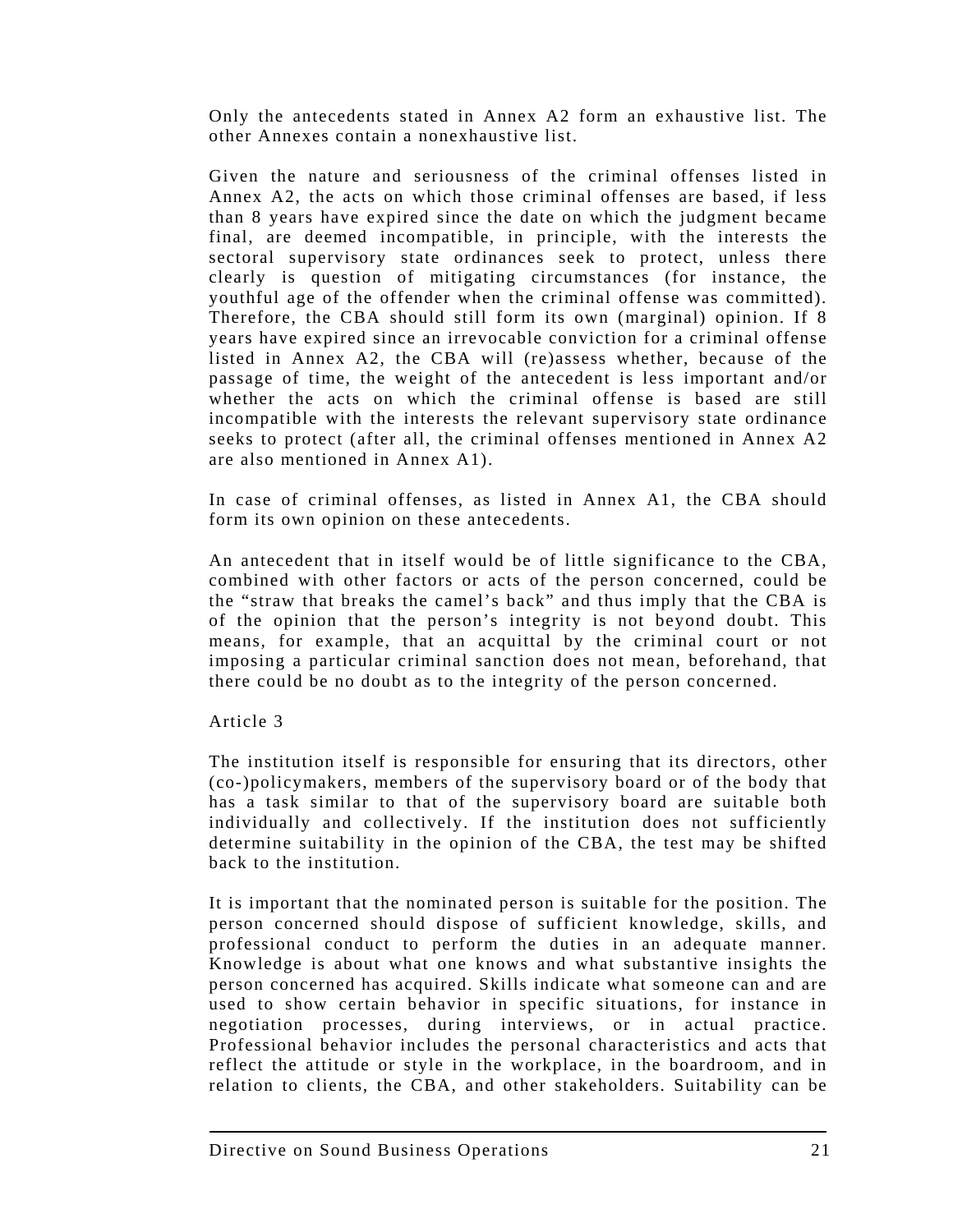proven *inter alia* by means of education, relevant (work) experience, and competences. Education and experience may not be too outdated, given the rapid developments within the financial markets. Relevant work experience is understood to be the experience gained in a work environment that corresponds with the type of institution and/or the type of position that the person concerned holds or will hold. Competences may also have been acquired elsewhere. Competences considered relevant are - *inter alia*:

- authenticity;
- decisiveness:
- communication skills;
- helicopter view and opinion forming;
- customer-focused and quality-oriented;
- leadership;
- loyalty;
- sensitivity to the environment;
- independence;
- negotiation skills;
- persuasiveness;
- collaborative skills:
- strategic control;
- stress-resistant;
- responsibility;
- chairman skills.

These competences are neither cumulative nor exhaustive. This means that other competences may also be used by the institution to prove suitability. It is up to the institution to determine which competences are important to a particular position and then to prove, together with the person concerned, which competences the person concerned has, and how he applies them. To provide an insight into competences, an institution could arrange for an assessment to be performed (for example, by a specialized agency). What competences are important also depends on the position, nature, size, complexity, and risk profile of the institution and the composition and performance of the collective of which the person concerned forms or will form part. The competences required may differ per position and per institution.

A director, other (co-)policymaker, or member of the supervisory board or of the body that has a task similar to that of the supervisory board must dispose of knowledge, skills, and professional conduct in various areas. To this end, the person concerned should (constantly) be suitable with regard to at least the topics mentioned below:

a) governance, organization, and communication, including managing processes, areas of responsibility, and employees, complying with and enforcing generally accepted social, ethical, and professional standards, including timely, accurately, and clearly informing the CBA;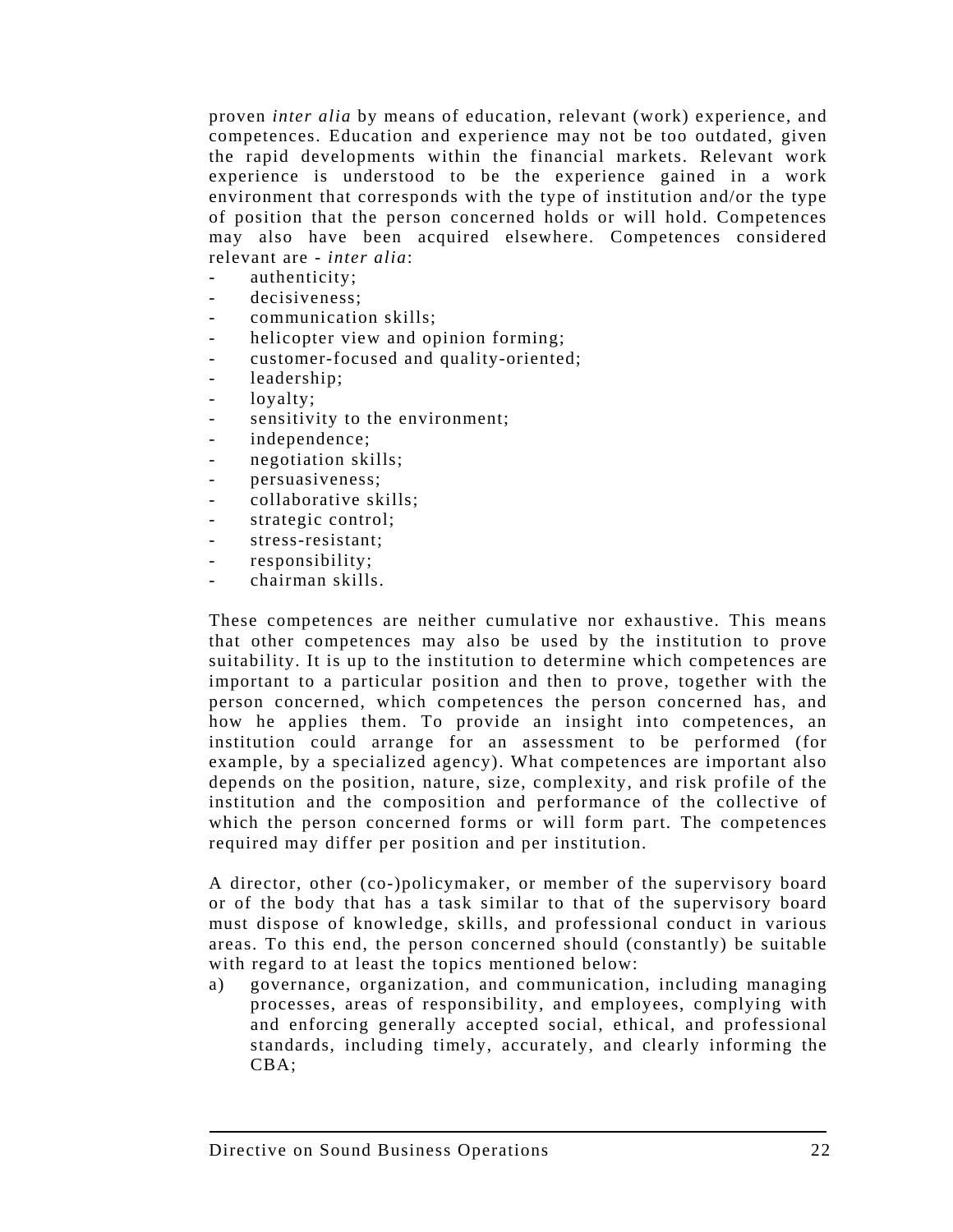- b) products, services, and markets in which the institution or enterprise is active, including relevant legislation and financial (and actuarial) aspects;
- c) controlled and sound business operations; and
- d) balanced and consistent decision-making, in which the interests of customers clients and other stakeholders play a key role.

### Article 4

This Article contains a (nonexhaustive) enumeration of the agencies or persons and other information used by the CBA to gain insight into the intentions, acts, and antecedents of the person concerned, as well as his knowledge, skills, and professional conduct.

Integrity and suitability are assessed by means of *inter alia* the information as laid down in the screening form drawn up by the CBA ("Personal Questionnaire" or "PQ"). The PQ is available via the website of the CBA or can be sent on request. The filled out PQ should be submitted together with the following documents:

- a certified copy of the passport of the person concerned;
- an extract from the Civil Registry of the person concerned;
- a certificate of good conduct of the person concerned;
- a copy of test results of any assessment with respect to the integrity or suitability by a regulator (in Aruba or elsewhere) in charge with financial supervision of the person concerned;
- copies of certificated qualifications of the person concerned;
- the curriculum vitae of the person concerned;
- the acceptance and selection policy and the procedure based on it;
- the position profile:
- information about the decision-making process concerning the selection of the person concerned and the grounds on which it is based.

Of course, the CBA is at liberty to ask for additional information to assess the integrity and suitability.

#### Article 5

The purpose of this Article is to avoid conflicting interests as a result of the combination of several (policy-determining) positions. The CBA will assess whether the other position held by the person concerned does not take too much time to enable the person concerned to perform the duties at the institution in an adequate manner. The CBA will also include in its assessment whether the interests by which the person considered is deemed to be guided in the other position are not contrary or could be contrary to the interests the person concerned will have to observe within the framework of his position at the institution. With a view to the protection of the integrity and reputation of the institution and the sector to which the institution belongs, the appearance of a conflict of interest should also be avoided at all times. Thus, the CBA will always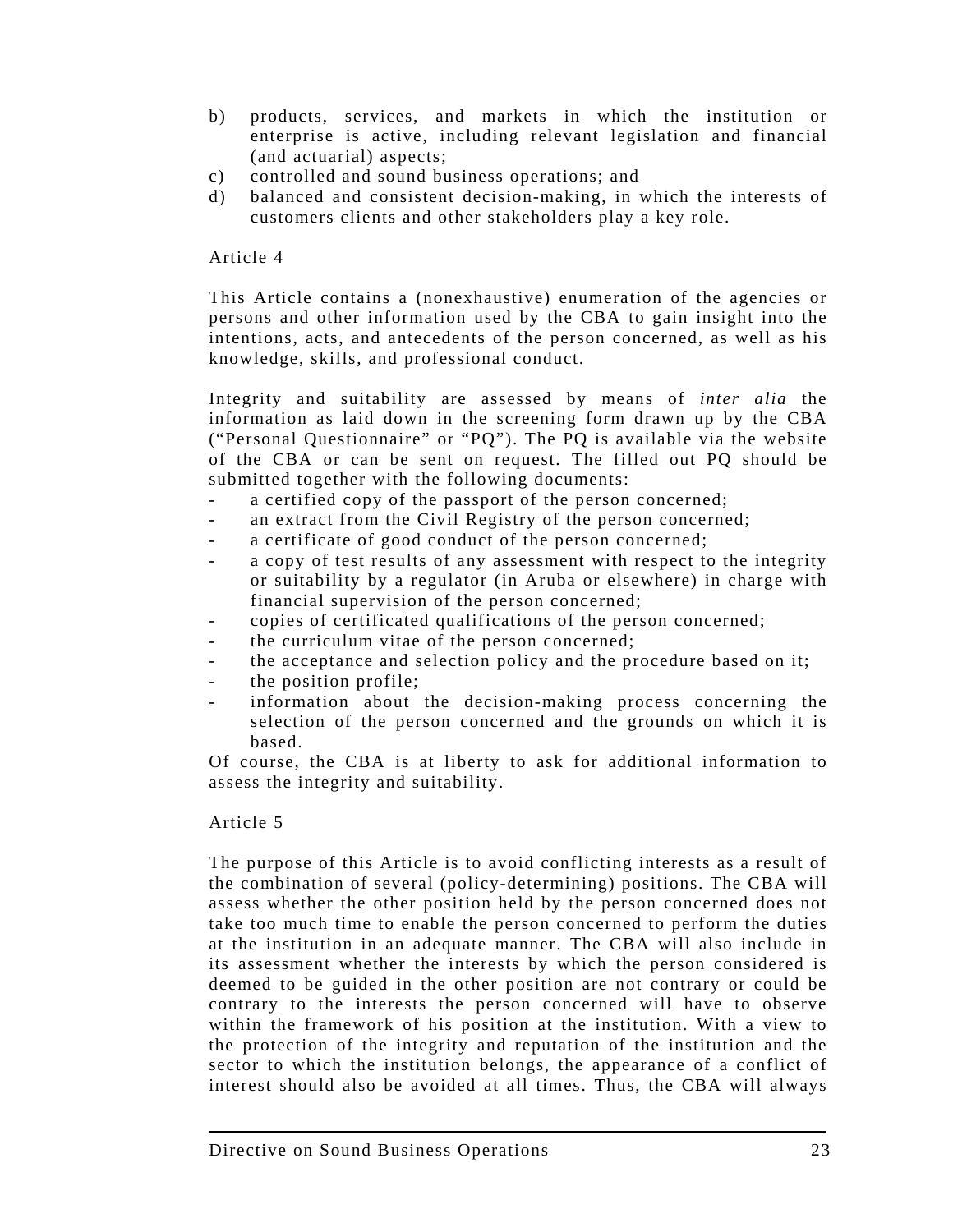emphatically include in its assessment the possible conflicts of interests in case of an intended appointment of a (local) PEP (politically exposed person) to a (co-)policy-determining position at an institution, and the CBA may ask both the institution and the person concerned to substantiate that there cannot be question of (the appearance of) conflicts of interests. In line with Article 1 of the AML/CFT State Ordinance, a PEP is understood to be a person who holds a prominent position or has held one in the past 5 years, as well as direct family members and associates of such a person. They will in any case include:

- heads of state, government leaders, ministers, and state secretaries;
- members of parliament;
- members of supreme courts, constitutional courts, and other high courts of justice rendering judgments that can no longer be appealed from, as a rule;
- members of audit offices:
- ambassadors and chargés d'affaires;
- high-ranking army officers;
- members of administrative, executive, or supervisory bodies of publicly-owned companies;
- positions held at international level, such as a representative at the United Nations.

#### Article 6

The integrity and suitability of the person concerned are assessed by the CBA before the duties may be performed. However, integrity and suitability are requirements to be fulfilled on an ongoing basis. The CBA may deem a reassessment necessary, if facts and/or circumstances give rise to this in reason. Of course, the CBA may exercise its regular supervisory powers to determine whether there is question of a reasonable cause.

Examples of reasonable causes for reassessment are:

- a. A drastic change in the risk profile, nature, size, complexity of the supervised institution (for instance, in case of a significant/highrisk takeover). Under such circumstances, it may be desirable to reassess whether the current management board or supervisory board disposes of sufficient knowledge, skills, and professional conduct required by the changed circumstances.
- b. The findings arising from onsite inquiries.
- c. Information obtained from other supervisory bodies.
- d. Information from the media (for instance, possible involvement in objectionable practices).
- e. Departure of one director/supervisory director without an immediate replacement, while there are clear signs that the other board members/supervisory directors will be insufficiently able to take over adequately the duties of the departing member.
- f. A substantial change of roles within the collective (of one or more directors/supervisory directors).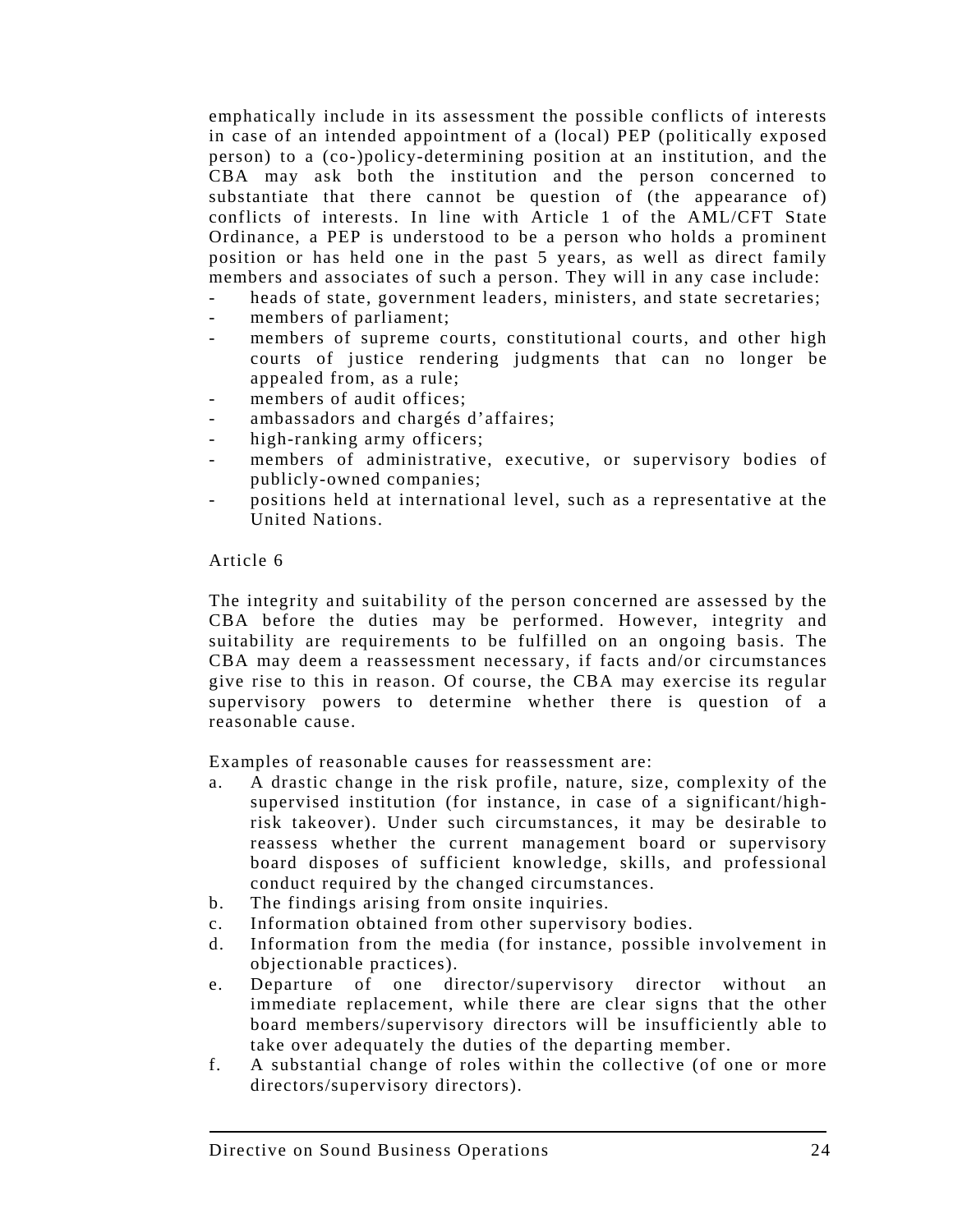- g. If governance gives cause to do so (for instance, in case of a director-major shareholder structure with insufficient checks and balances).
- h. Demonstrable 'Sun King' behavior (strong leaders who do not tolerate contradiction/criticism).
- i. In case of any, in the opinion of the CBA, inadequate action of the management board/supervisory board during incidents.
- j Antecedent (for instance, the CBA imposed an administrative fine on the institution or director).
- k. An unexpected, significant deterioration of the results.
- l. Concern about ethical and controlled business operations; inadequate financial and regulatory reports; offering controversial/harmful products or providing incorrect, unclear, and/or misleading information (complaints of clients about negligent service).
- m. Continuous serious concerns of the CBA about the business model or strategy used with little insight into improvement.
- n. Continuous serious concerns of the CBA about the corporate culture with little insight into improvement.
- o. Continuous serious concerns about the setup and performance of compliance with little insight into improvement.
- p. Structurally not responding or not responding in time to requests of the supervisory body.
- q. High staff turnover, while there are signs that this is related to the corporate culture, including the manner in which the institution or enterprise is managed.
- r. (Repeatedly) violating laws and regulations.

Whether the CBA proceeds to reassessment depends on the specific circumstances of the case (for example, the nature and seriousness of the violation, the culpability of the person concerned, and the interests at stake, including those the law in question seeks to protect). If the CBA proceeds to rescreening, this screening will be focused on the conduct and actual performance of the person concerned in actual practice: how did he or she use his or her knowledge and skills, and how do the decision-making and setup of the business operations, for example, show professional conduct?

# Article 7

An institution should dispose of clearly formulated policy starting points and procedures and measures to control integrity risks. These risks may arise from activities, relationships, and acts of all parts of an institution. Therefore, it is important that an institution systematically performs an analysis of the integrity risks related to *inter alia* its organization structure, business culture, clients, the jurisdictions where its clients are domiciled, products and services, and the method of offering its products or providing its services. An analysis of integrity risks consists of an assessment of the nature, the degree of likelihood,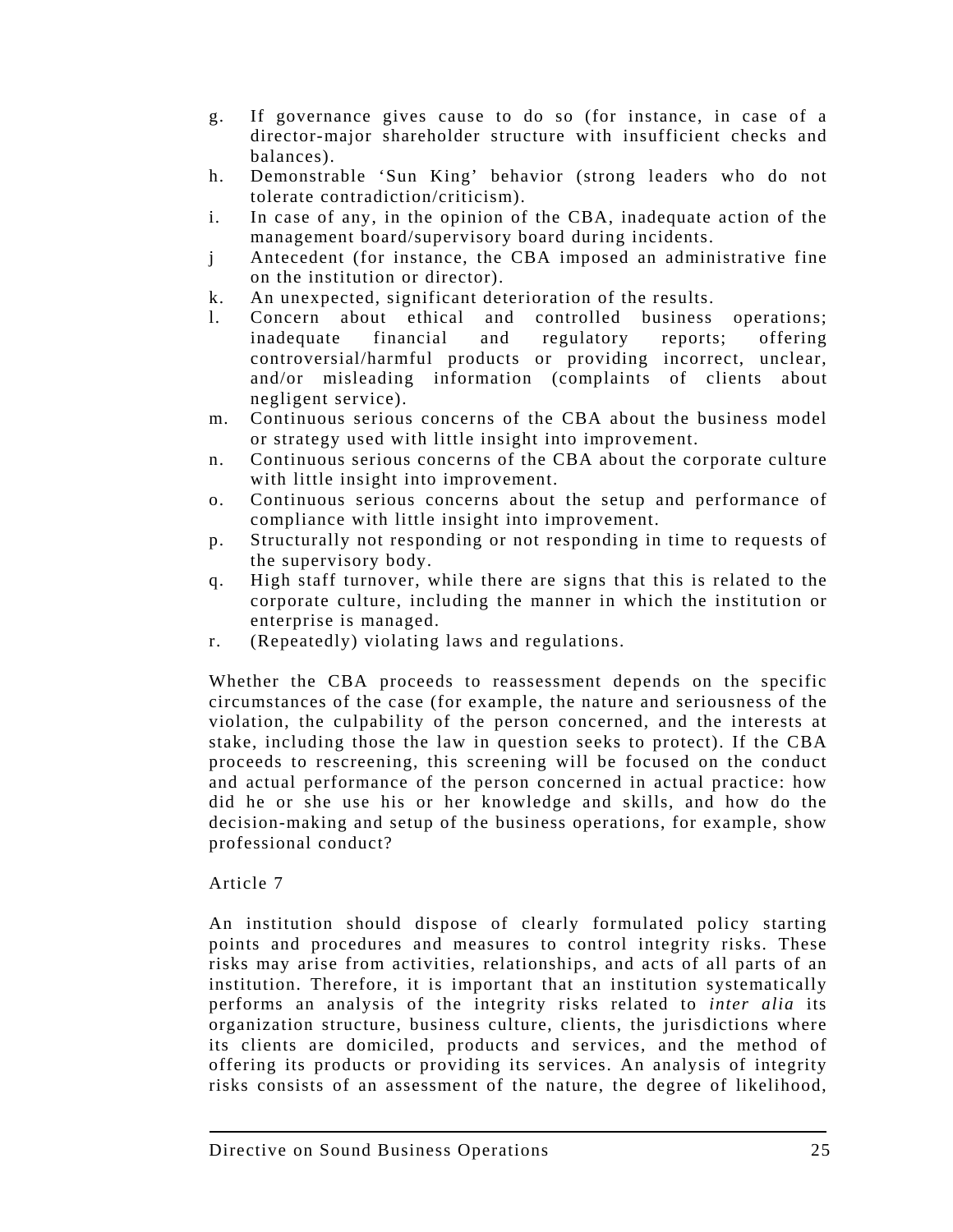and the impact of these risks. Integrity risks differ per institution and per sector to which an institution belongs, while one business unit of an institution could be exposed to other or greater risks than the other. An institution should complete the following phases to recognize and control integrity risks: (i) risk analysis; (ii) policy determination; (iii) policy implementation, and (iv) evaluation and adjustment.

(i) Risk analysis:

 An institution itself should properly assess integrity risks. Integrity risks are - *inter alia* - money laundering, terrorist financing, and proliferation financing, corruption, conflict of interests, and several types of fraud (internal/external). For the purpose of this analysis, the institution itself will constantly screen is own organization to see which units of the institution entail integrity risks.

(ii) Policy determination:

 Based on the results of the analysis, an institution prepares its policy to limit and control the risks. Subsequently, an institution converts the policy into organizational and administrative procedures and measures. The elements for which an institution must dispose of procedures and measures have been elaborated in Articles 8 through 16.

(iii) Policy implementation:

 An institution expressly makes the policy and procedures and measures known to all layers and/or units of the organization and implements them. An institution stimulates the application of the policy and compliance with the procedures and measures within the organization. Ongoing training is an important tool to guarantee the effective implementation within the organization.

(iv) Evaluation and adjustment:

 Finally, an institution periodically evaluates the effectiveness and news value of the policy and the procedures and measures. Such an evaluation must show that the institution concerned (a) has been organized in such a manner that the integrity risks are controlled, and (b) that the institution can act adequately against any incidents. An institution will adjust this policy, if necessary, to continue guaranteeing the ethical conduct of the business.

#### Article 8

An integrity-aware business culture is understood to be an atmosphere and climate in which, apart from complying with rules and legislation, one also behaves or acts in a manner that can be explained and accounted for. A culture in which the professional, individual responsibility is stimulated and rewarded; a culture in which one does not only act according to the letter but also to the spirit of the law.

The institution should take care of the awareness, promotion, and enforcement of the principles laid down in the policy, as well as the procedures and measures. These procedures and measures contribute to the creation of the business culture of the institution. The business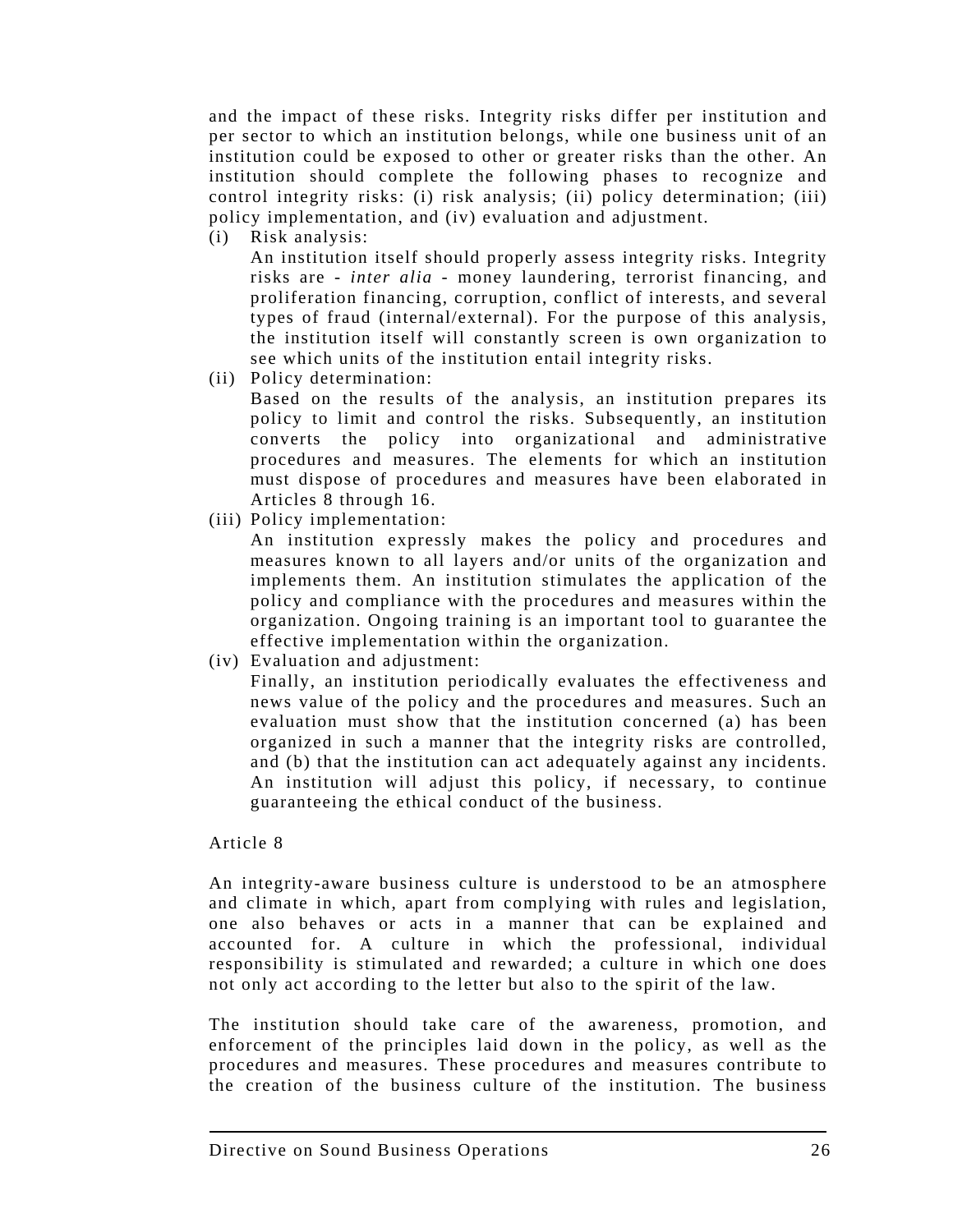culture is an important internal environment factor to embed ethical conduct. There are different elements an institution has to consider to guarantee an ethical business culture and thus sound business operations and to promote ethical conduct within the organization, such as:

- weighing of interests/acting in a well-balanced manner: recognizing and visibly including all relevant interests;
- acting consistently: acting in line with objectives and choices;
- negotiability: stimulating a positive critical attitude of employees and allowing the discussion of decisions, other opinions, mistakes, and taboos;
- exemplary behavior: tone and behavior at the top (personal integrity, including avoiding (the appearance of) conflicts of interests;
- feasibility: setting realistic targets and removing perverse incentives and temptations;
- transparency: recording and providing information on targets and fundamental choices to all stakeholders;
- enforcement: consequences are attached to noncompliance.

The institution has to concretize the various elements in such a way that ethical conduct becomes a natural element of the business culture. The CBA can emphatically examine topics, such as leadership and leadership styles, beliefs and values of employees, the openness with which matters are discussed, and unconscious behavior patterns. The behavioral risks often already manifest themselves when everything still seems to be running smoothly financially. By quickly responding to behavioral signs, action can be taken before the risks materialize. When monitoring the compliance with this Article, the CBA may exercise its general supervisory powers, such as requesting information and entering all places. Within this framework, supervisors of the CBA may also attend a meeting of, for instance, the management board and/or supervisory board as an observer. The purpose of observation is to obtain information about the manner of consulting and acting during consultations and decision-making.

# Article 9

Credit institutions, electronic money institutions, and insurers do not apply a remuneration policy that can affect the solidity of the institution or the interests of their stakeholders, including clients, employees, shareholders, and investors. Such a remuneration policy does not contain any remuneration incentives that could lead to it that directors or employees of the institution let their own (short-term) interests prevail over the (long-term) interest of the institution. The recent international financial crisis has proven that a remuneration policy inciting to take excessive risks could undermine the effectiveness of a solid and efficient risk management and encourages behavior that is too risky. Perverse remuneration incentives are globally considered to be one of the causes of the recent international financial crisis. It concerns here, for instance, incentives that could lead to the disregard of the client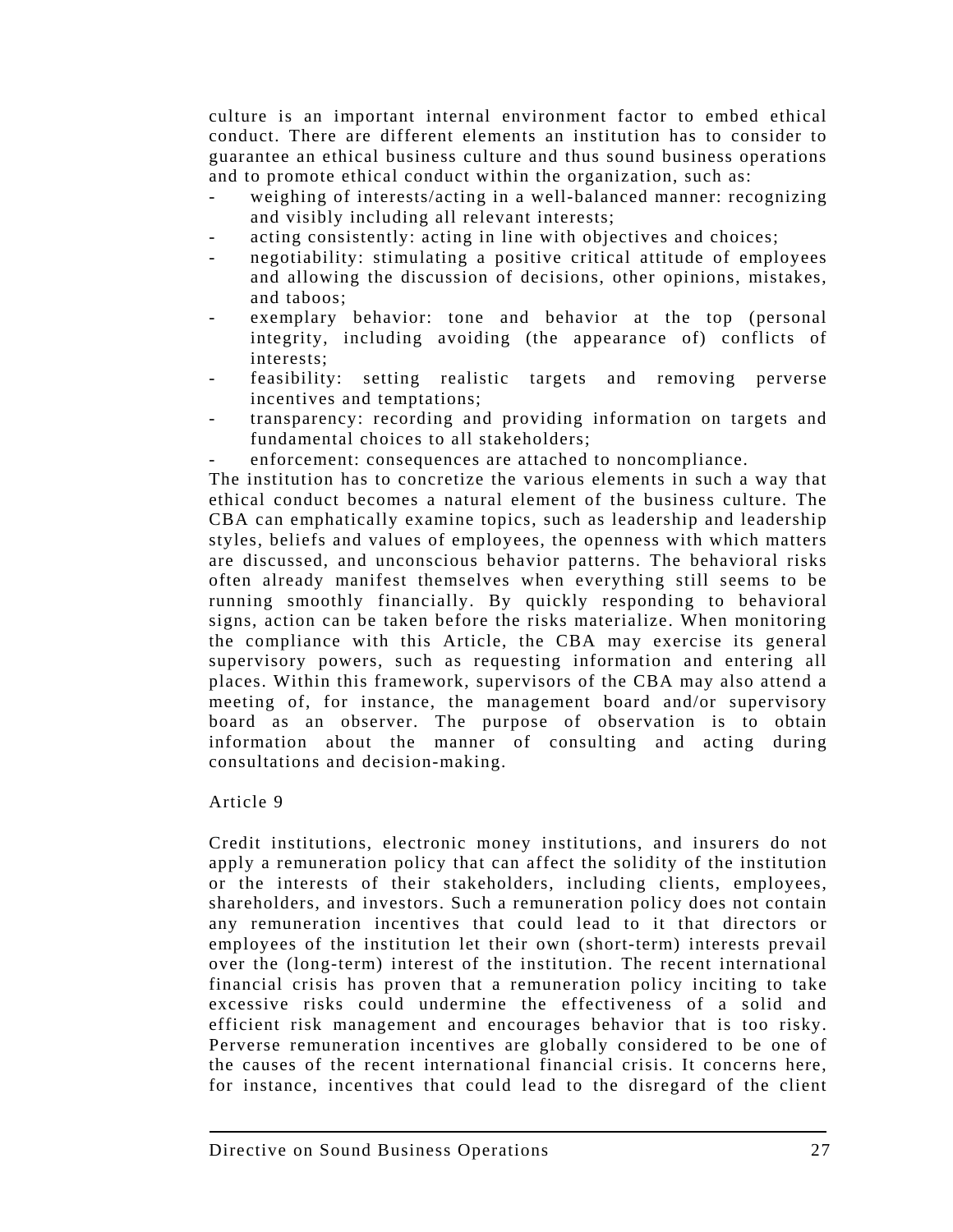interest, such as an unilateral orientation on the interest and profit realization in the short term. The undesired incentive effect can arise from the performance criteria chosen, but can also be caused by an undesirable high percentage of variable remunerations, while too much emphasis is placed on the pursuit of short-term objectives. The risks acceptable to a credit institution, electronic money institution, or insurer strongly depend on *inter alia* the financial situation of the institution in question, its strategy, risk appetite, and risk tolerance.

#### Article 10

A conflict of interests, or the appearance thereof, may have negative consequences for both the clients of the institution and the institution itself. The (appearance of) conflicts of interests may also prejudice the confidence in the financial markets as a whole. Therefore, it is important that institutions dispose of policy to discourage conflicts of interests or the appearance thereof. The policy of the institution on conflicts of interests should make it clear how to deal with, for instance, personal, professional, and financial interests in relation to dealing with clients and other relations, dealing with (confidential) information, entering into client relationships, and engaging in other paid activities.

When providing - and during the term changing - services of the institution (for instance, credits or insurances) to directors or other (co- )policymakers and members of the supervisory board (or a similar body) or to relatives of these persons, there is a risk of (the appearance of) conflicts of interests. This is notably the case when the service is provided based on conditions that are not in line with the market. For the purpose of avoiding conflicts of interests, the second paragraph contains provisions concerning the provision of services based on staff terms to directors or other (co-)policymakers.

An institution may offer services on staff terms to directors or other (co- )policymakers. The conditions on which this takes place fall within the framework of the general employment conditions and should be adopted and recorded. It concerns here both financial conditions, such as pricing and discounts, and other conditions, such as terms and the income of the person to whom a credit is granted.

The third paragraph attaches an additional condition to the provision of services to directors or other co-policymakers. As they themselves have a policy-determining role with regard to staff terms, the services provided to them under these conditions are subject to the obligation of approval by the supervisory board or a similar body.

If these established staff terms are not used or are deviated from - for instance, with regard to the amount of the credit - commercial conditions and guarantees should apply pursuant to the third paragraph, subparagraph a. It is not allowed to favor directors or other (co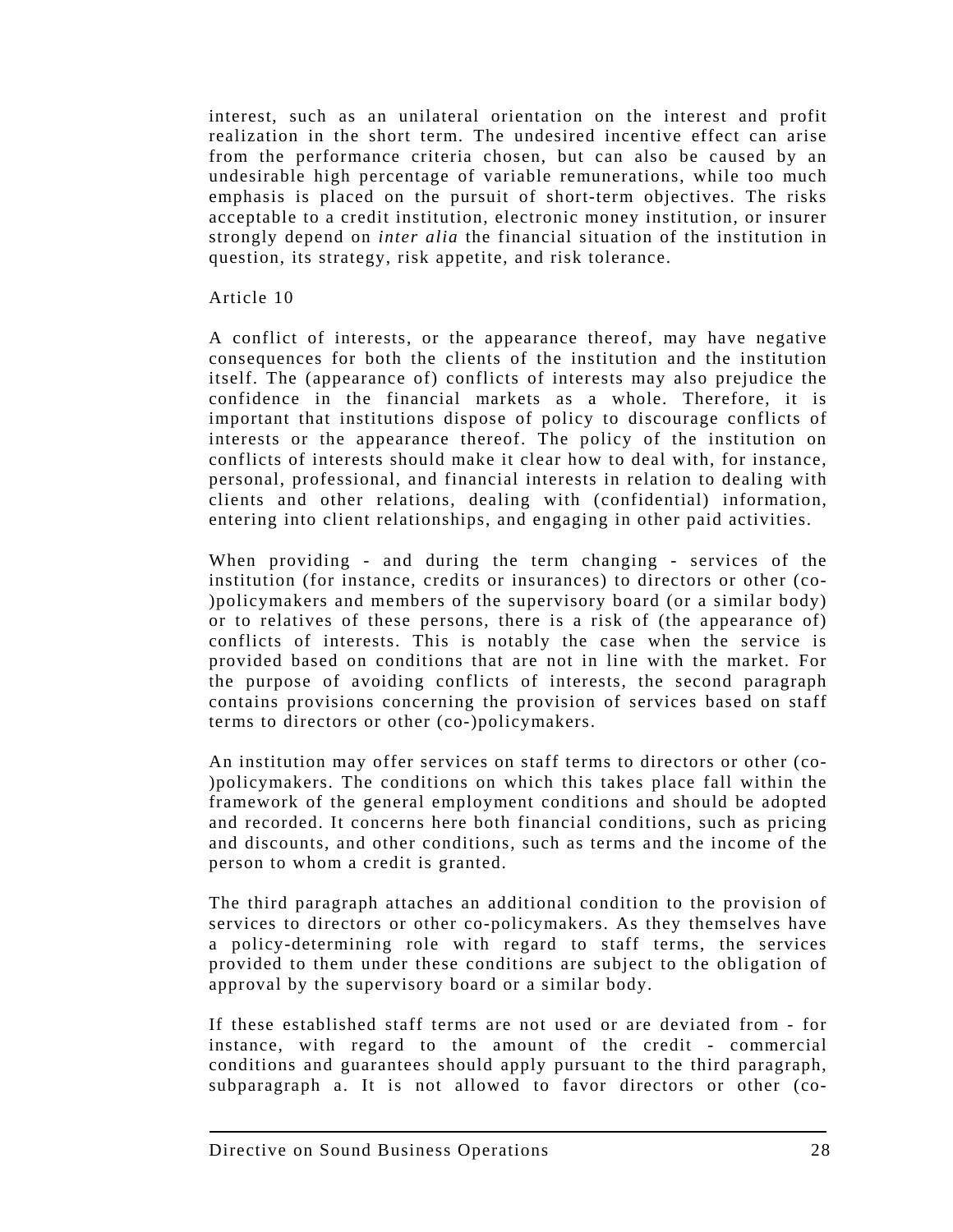)policymakers outside the system. If services are only offered to directors and other (co-)policymakers and, consequently, not to third parties, conditions in line with the market should be applied.

Given their supervisory position, services may only be provided to members of the supervisory board or a similar body and holders of a qualified holding on the usual commercial conditions pursuant to the third paragraph, subparagraph b. This also applies to relatives (not being employees) of members of the body charged with supervision, of directors, and other (co-)policymakers.

In this connection, it should be noted that it concerns the separate provision of services to relatives. Thus, for instance, a mortgage credit in the name of the director or (co-)policymaker and his/her partner is not subject to the limitation of the second paragraph, subparagraph b.

The "Supervisory Directive III.3 Credit extensions to insiders" should always be observed for credit institutions.

### Article 11

Protected accounts are accounts of which the data regarding the identity of a client are not visible, whereas these identity data are known (elsewhere) within the credit institution. The purpose of protected accounts usually is to protect the privacy and safety of the client(s) concerned. Although these are interests that can be justified in themselves, it is important, with a view to the associated risks, that credit institutions carefully open such accounts.

#### Article 12

An (alleged) abuse may consist of  $a(n)$  (imminent) criminal offense,  $a(n)$ (imminent) violation of rules, a(n) (imminent) deliberate provision of incorrect information to (supervisory) bodies; improper conduct or omissions that form(s) a threat to the proper performance of the institution or (a threat of) deliberately withholding, destroying, or manipulating information about these facts. As the occasion arises, the designation of an external confidential adviser may be necessary for the purpose of the adequate implementation of the regulation.

# Article 13

An important element of the policy with regard to integrity is the handling and recording of acts or events that pose a serious threat to the ethical conduct of the business. It makes no difference whether the incident is caused by an act of staff members, directors, members of the supervisory board, or by natural persons or legal entities that carry out work for the institution in question. An act is understood to be both an act and an omission. Incidents are at any rate considered to be acts and events that led to or could lead to: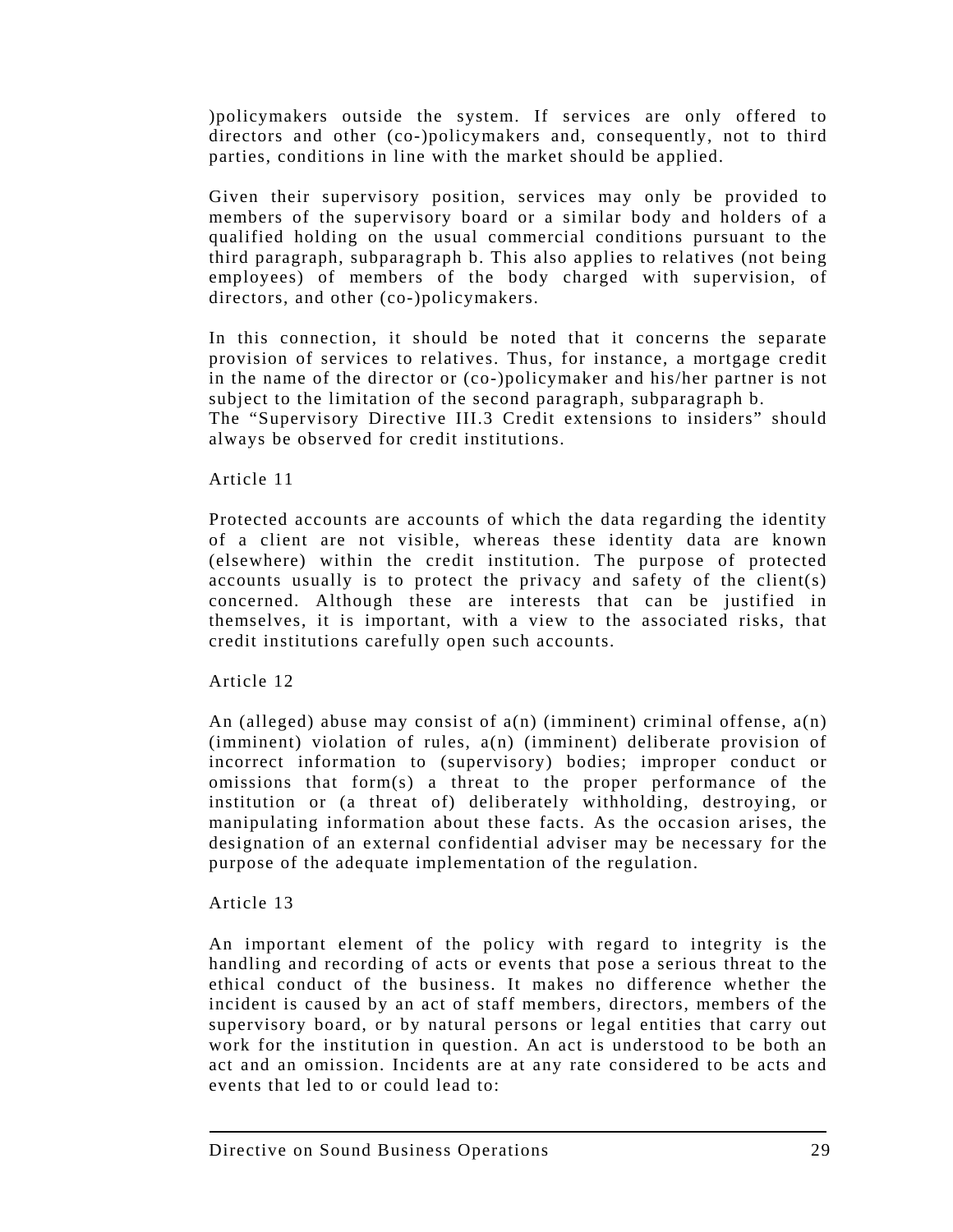- a) a report to the judicial authorities;
- b) (possible) threat to the continued existence of the institution;
- c) serious shortcoming in the setup or effect of the procedures and measures for sound business operations;
- d) serious degree of publicity, financial consequences, or reputational damage for the institution or the sector.

Examples of incidents are *inter alia*:

- (internal or external) fraud;
- raid by criminal authorities (search of premises) or onsite investigation by the Department of Taxes;
- legal cases that could have consequences for the financial position and/or the reputation of the institution or the sector;
- (temporary) failure or insufficient performance of the IT system;
- arrears in the disclosure of unusual transactions.

The internal organization of an institution should be set up in such a way that incidents that could or have infringed the integrity of the institution are detected, recorded, and give rise to take corrective measures. In addition to measures against the person causing the incident, an institution will also have to take measures consisting of the improvement of internal procedures or the adjustment of the policy to prevent repetition of a similar incident and to control the underlying risk of the incident. An institution will promptly inform the CBA about incidents. This means that a written incident report has to be received by the CBA as soon as possible, but no later than within 2 workdays (48 hours) after the incident has been detected. An oral report on an incident should always be confirmed in writing within aforementioned period.

#### Article 14

An independent compliance function is of importance to monitor the compliance with statutory regulations and internal rules and procedures and, consequently, for the ethical conduct of the business of the institution. The way in which this function is designed depends on the nature and size of the institution. The statutory requirements concerning the implementation of this function as regards the compliance with rules and legislation in the area of the prevention and combating of money laundering and terrorist financing have been laid down in Article 47, first paragraph, of the AML/CFT State Ordinance and part 2.5 of the Handbook for the prevention and detection of money laundering and combating the financing of terrorism for financial and trust services businesses regulated by the Central Bank of Aruba (AML/CFT Handbook) as regards credit institutions, life insurers, money transfer companies, and trust offices (the so-called Money Laundering Compliance Officer). The compliance officer has to perform his duties in an effective manner and be enabled to do so by the institution. Therefore, the compliance officer should have a thorough knowledge and experience and sufficient means and authority. Furthermore, the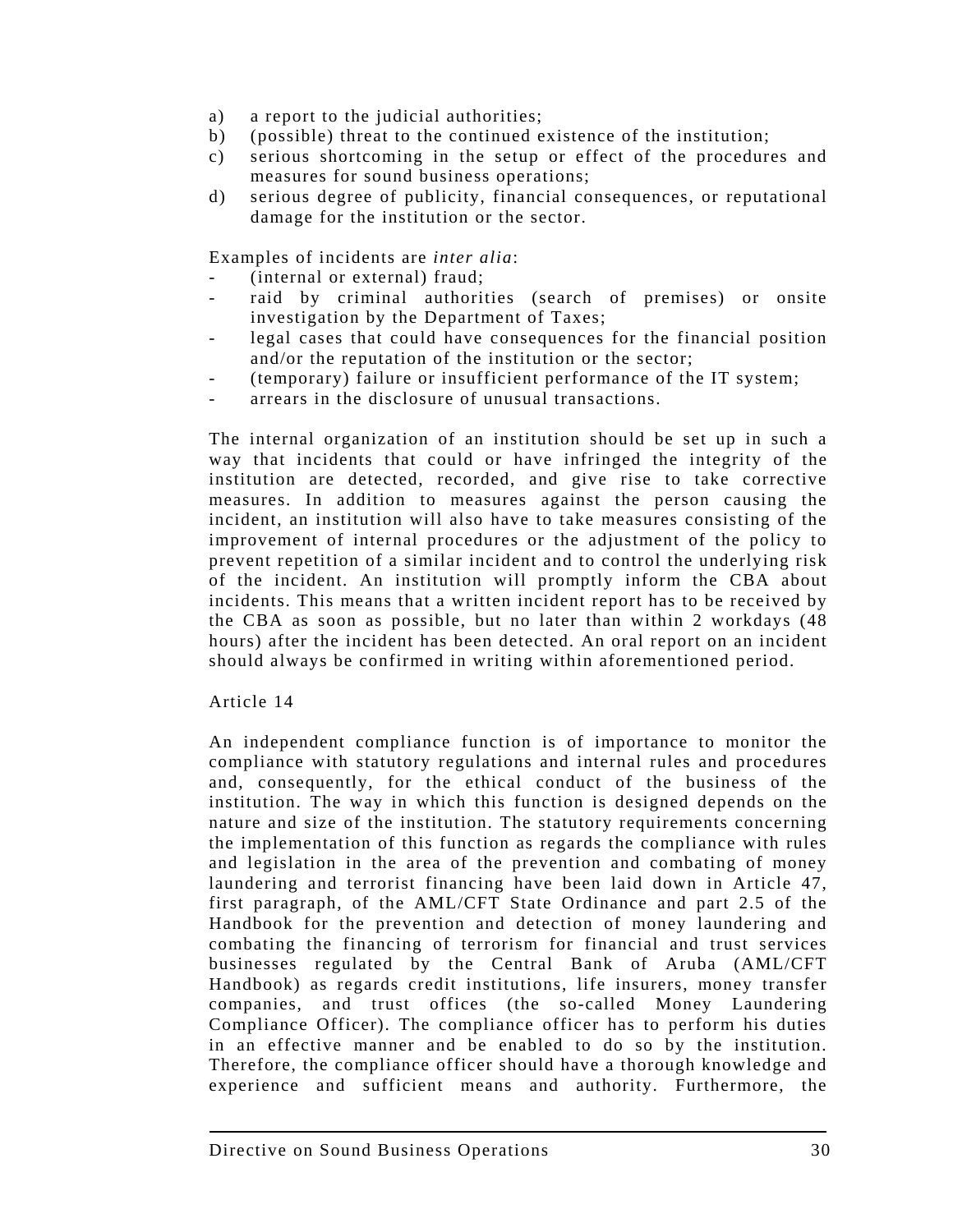compliance officer should be independent. The compliance officer is responsible for assisting the management board of the institution with regard to the effective control of the (integrity) risks run by the institution. The duties of the compliance officer consist of *inter alia*:

- giving the management board advice, on request or otherwise, on the compliance with rules and legislation and the internal rules and codes of conduct, as well as keeping the management board informed of the developments in this area;
- preparing, implementing, adjusting, and maintaining appropriate strategy, policy, procedures and measures of an institution, including the ongoing training of employees, management board, and supervisory board;
- identifying and assessing the (integrity) risks;
- monitoring the compliance with statutory regulations and reporting to the management board and/or supervisory board on same;
- performing the duties in line with a compliance program.

Depending on the type of institution, harmonization can be sought, when giving shape to the compliance function, with the international recommendations as laid down in the following publications: "Compliance and the compliance function in banks" of the Basel Committee on Banking Supervision, "Insurance Core Principles", and "Issues Paper on Corporate Governance" of the International Association of Insurance Supervisors, "OECD/IOPS Good Practices for Pension Funds' Risk Management Systems" of the International Organization of Pension Supervisors and the Organization for Economic Cooperation and Development. If an institution is of limited size, such as a small company pension fund, the compliance function can be combined with other appropriate functions, provided the independence of the function is not prejudiced, there is no question of a conflict of interests, and the duties can be performed properly.

Article 15

The rules concerning client acceptance are in line with the mandatory client screening pursuant to the AML/CFT State Ordinance and the AML/CFT Handbook. Institutions to which the AML/CFT State Ordinance and the AML/CFT Handbook apply should comply with the regulations laid down in same, of course. A good understanding of the client and his risk profile and of the ultimate beneficiary is not only essential to combating money laundering and terrorist financing, however, but is also relevant to sound business operations. By closely monitoring its own clients and not entering into relations with persons that could prejudice the confidence in the institution, it can be avoided that the integrity of an institution is jeopardized. Therefore, this Article also applies to institutions to which the AML/CFT State Ordinance and the AML/CFT Handbook do not apply, such as nonlife insurers and brokers in nonlife insurances (exclusively). The scope and depth of the procedures and measures will depend on the nature of the risks. As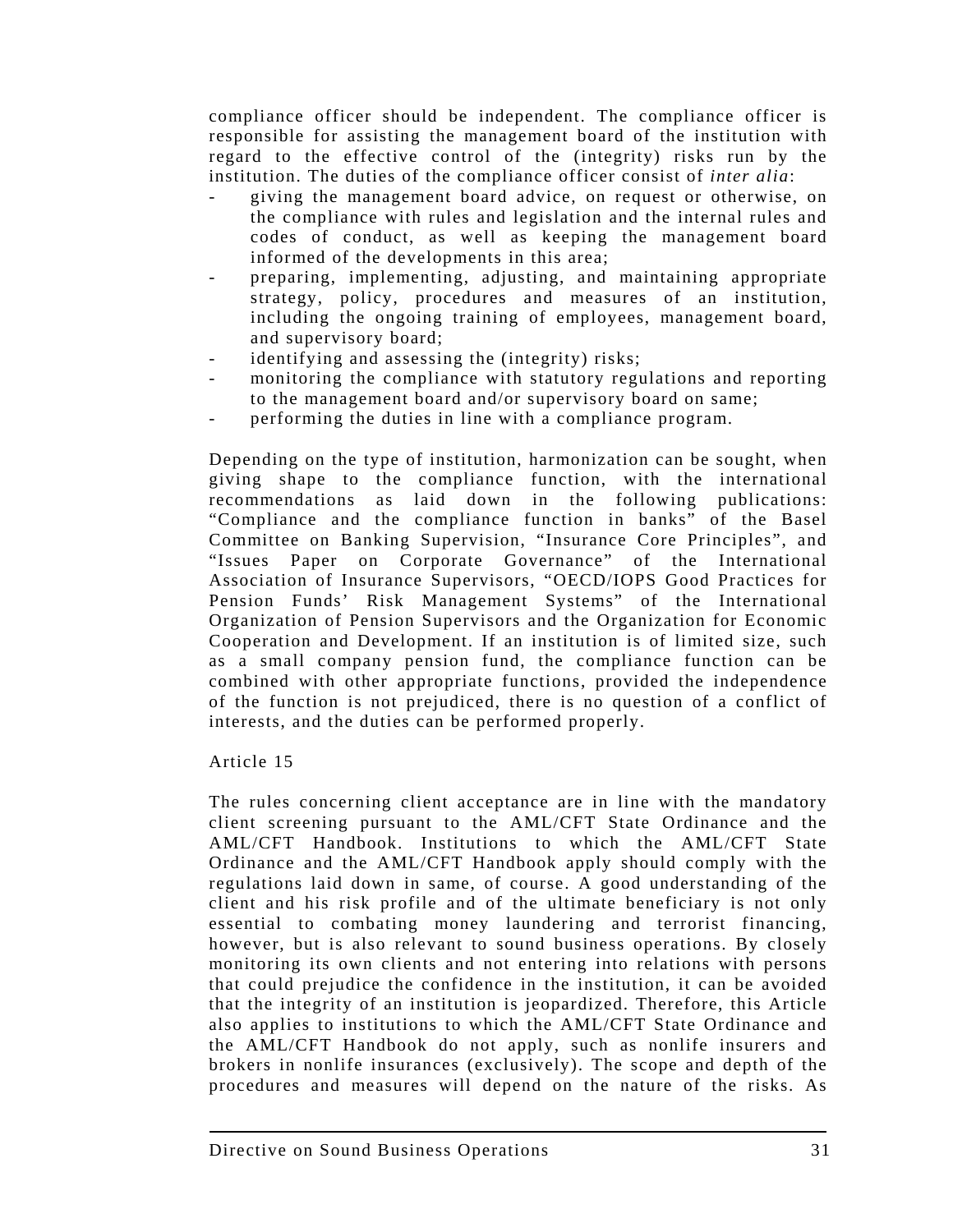regards nonlife insurers and brokers in nonlife insurance, for example, consideration could at any rate be given to the control of fraud risks.

The institution has to divide its client basis into categories based on risks associated with the client concerned and risks associated with products and services. In addition, the institution has to investigate the background of the client. As the risk is larger, more data of persons or entities should be verified and additional measures should be taken to control the increased risk. Different acceptance procedures apply to the different risk categories. Pursuant to the AML/CFT State Ordinance, the institution will not proceed, in any case, to accepting a client, if his identity has not been sufficiently established.

After acceptance, the institution should periodically test whether the client still meets the risk profile. If certain transactions show that the client deviates from the profile established earlier, the institution should verify which risks this could entail. The frequency and depth of that assessment depend on the risk classification of the client.

An institution should carefully record all data used within the framework of the acceptance of a client to [*sentence in the original text is not complete/translator*], the analysis (considerations) of the client in relation to the products and services purchased by him, the underlying considerations and the results that led to acceptance of the client. Furthermore, this file also contains the measures taken with regard to the client concerned to control integrity risks. Finally, the file also contains the data concerning the continuous assessment as to whether the client still meets the risk profile.

Article 16

An institution itself will screen the integrity of persons holding integrity-sensitive positions within its organization. That obligation does not only pertain to the appointment: the institution should continue making a substantiated assessment of the integrity of these persons on a periodic basis. The responsibility of the institution extends to all those holding such a position, including temporary workers. The institution may leave the assessment of the integrity of these persons to their (official) employer, but the institution remains responsible for the assessment at all times. For that purpose, the institution has to dispose of written procedures and measures concerning the screening of employees holding integrity-sensitive positions. The objective hereof should be: to maintain and promote the integrity of officers entering the employment of and employed by the institution and to create an integrity-aware company culture.

If an institution has employed (in-employment screening) or employs (pre-employment screening) an employee who holds or will hold an integrity-sensitive position, the institution should form an opinion on